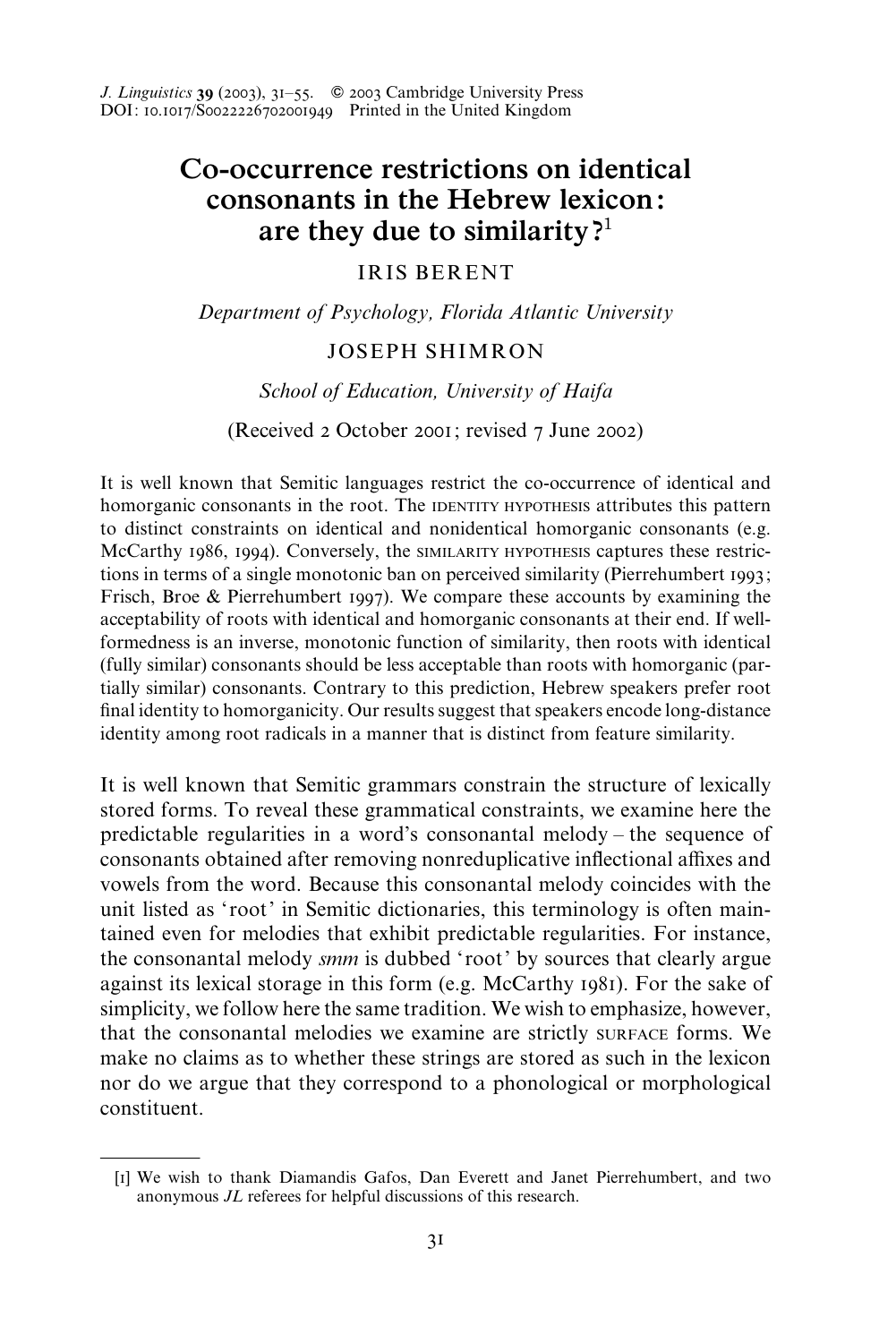An inspection of triliteral Semitic roots reveals two patterns of constraints. One concerns the co-occurrence of identical consonants: identical consonants are frequent at the root's end (e.g.  $skk$ ), but rare at its beginning (e.g.  $ssk$ ; Greenberg 1950; Bender & Fulass 1978; McCarthy 1986; Buckley 1997). A second co-occurrence restriction concerns nonidentical homorganic consonants. Nonidentical homorganic root consonants are underrepresented (Greenberg 1950; Bender & Fulass 1978; Pierrehumbert 1993; Buckley 1997; Frisch, Broe & Pierrehumbert 1997). Like identical consonants, homorganic nonidentical consonants are rare root initially (e.g. kgs). Unlike identical consonants, however, homorganic nonidentical consonants are infrequent both root initially and root finally (Greenberg 1950).

These distributional patterns have received conflicting explanations in the linguistic literature. According to the IDENTITY HYPOTHESIS, the restrictions on identical consonants are distinct from those concerning nonidentical homorganic consonants (McCarthy 1986, 1994). Conversely, the SIMILARITY HYPOTHESIS offers a single explanation for the restrictions on identical and nonidentical homorganic consonants (Pierrehumbert 1993; Frisch et al. 1997). This view considers identity as a special case of similarity. The restrictions on homorganic (partially similar) and identical (fully similar) segments are therefore captured by a single principle – a statistical monotonic ban on perceived similarity. Although there are various pieces of evidence supporting the similarity hypothesis as an account for the distribution and acceptability of nonidentical homorganic consonants, it is unclear whether this view can specifically handle the restrictions on consonant-identity. The following investigation examines this question. Two experiments compare the acceptability of novel Hebrew roots with identical vs. nonidentical homorganic consonants root finally. If acceptability is an inverse, monotonic function of similarity, then identical (fully similar) segments should be less acceptable than homorganic (partially similar) segments. We show that, despite their greater similarity, identical consonants are in fact MORE acceptable than homorganic nonidentical consonants, a result that is directly opposite to the prediction of the monotonic similarity hypothesis. As we point out, our results are moot with respect to the adequacy of the similarity hypothesis as an account for the co-occurrence of nonidentical homorganic consonants. These results nevertheless favor separate accounts for the co-occurrence of identical and nonidentical homorganic consonants.

#### I. THE IDENTITY HYPOTHESIS

According to the identity hypothesis, the restrictions on identical consonants are distinct from those affecting nonidentical homorganic consonants. A widely influential version of the identity hypothesis is offered by McCarthy (1986,1994).McCarthyattributestherestrictions onhomorganicandidentical consonants to the Obligatory Contour Principle (OCP), a ban on adjacent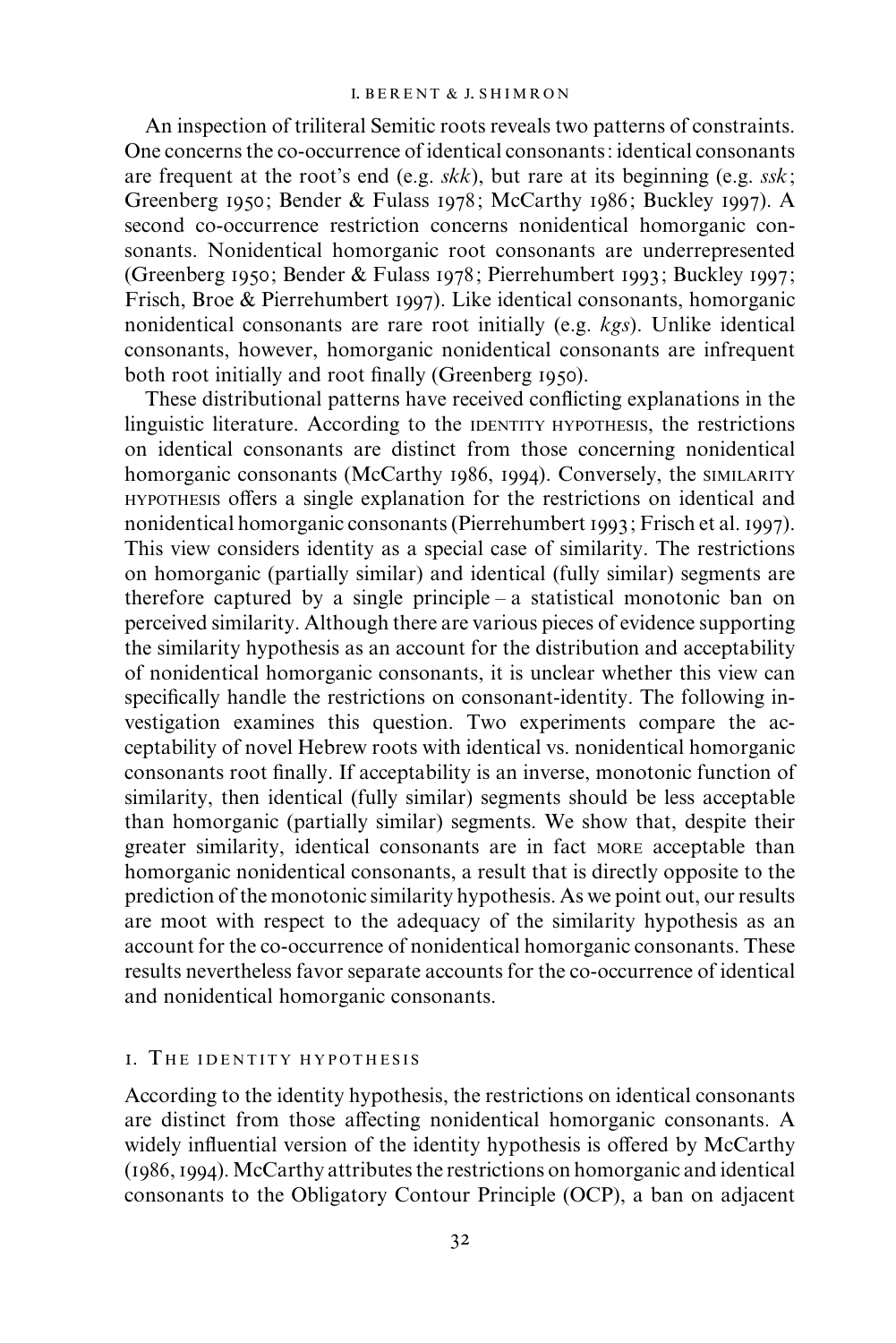

Figure 1

Violations of the OCP-total by roots in the verbs samam and sasam. Because the root smm is formed by spreading, it does not violate the OCP. In contrast, the root ssm includes adjacent identical consonants, which violates the OCP-total (OCP violations are indicated by asterisks)

identical elements. Although identical and homorganic consonants are both constrained by the OCP, the target of the OCP in the two cases is different.

The restrictions on identical root consonants reflect the application of the OCP to the entire segment (the root node, hereafter, the OCP-total). The OCP-total thus bans adjacent identical segments. Adjacency, however, is determined by the placement of segments in autosegmental tiers, not by their surface proximity. In particular, because the consonantal root morpheme is represented on a single tier, segregated from vowels and affixes, root consonants are psychologically adjacent, hence, subject to the OCP-total. Accordingly, the OCP-total bans the storage of ssm- or smm-type forms in the lexicon. Although root geminates may not be stored, they may be formed productively by spreading an underlying biconsonantal representation (e.g. sm), as shown in figure 1. The additional assumption that spreading proceeds rightwards correctly predicts the frequency of identical consonants at the end of the root (e.g. smm) but not at its beginning (e.g. ssm). In contrast, nonidentical homorganic consonants are rare both root initially and root finally (Greenberg 1950). McCarthy (1994) attributes the restrictions on nonidentical homorganic consonants to the application of the OCP at the feature level, specifically, the place node (hereafter, OCP-place). Because homorganic consonants are adjacent on the place of articulation tier, they violate the OCP-place. Furthermore, because, unlike the root node, the place node may not branch to adjacent skeletal positions (McCarthy 1994), adjacent homorganic consonants violate the OCP-place at either initial C<sub>1</sub>C<sub>2</sub> or final  $C_2C_3$  root positions, as shown in figure 2. The identity hypothesis thus captures the distinct distributional patterns of identical and nonidentical homorganic root consonants by means of separate (albeit related) constraints.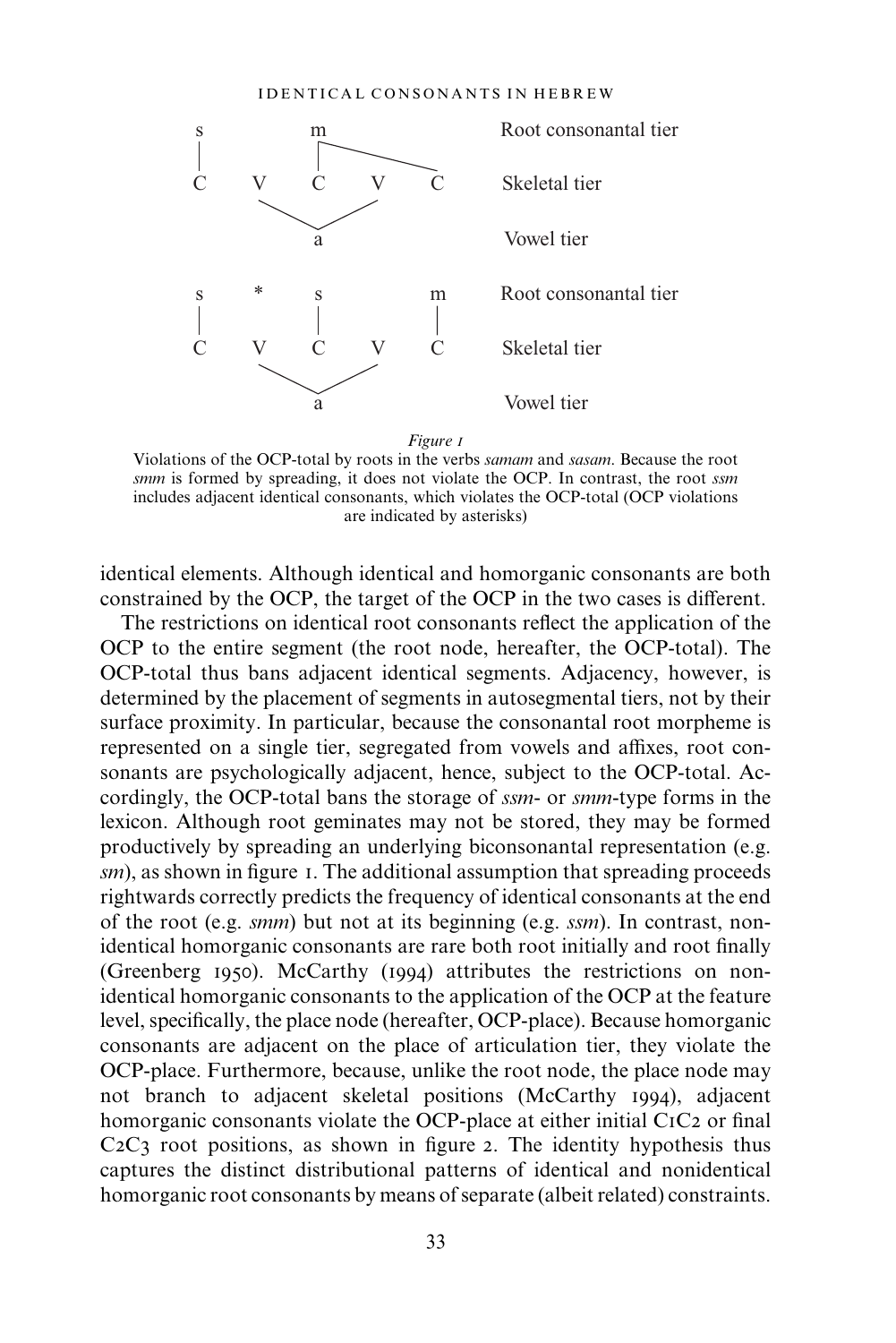

Figure 2

OCP-place violations by the novel verbs sakag and kagas. Because the velar consonants are adjacent on the place of articulation tier, these verbs each incur violations of OCP-place (OCP-place violations are marked by asterisks)

#### 2. T HE SIMILARITY HYPOTHESIS

The similarity hypothesis attributes the restrictions on identical and nonidentical consonants to a single stochastic constraint. On this view, the co-occurrence of consonants depends on their perceived similarity (Pierrehumbert 1993; Frisch et al. 1997). Perceptual similarity, in turn, is defined by two factors: feature overlap and distance. Feature overlap is a weighted function of the number of shared vs. different features between two segments. The distance between segments is not restricted to an underlying representation – Pierrehumbert (1993: 379) notes 'there is no absolute impediment to evaluating the homorganicity of the consonants after vowels are inserted'. Thus, the similarity proposal encompasses two logically distinct claims. One claim is that a stochastic similarity constraint can better capture the cooccurrence restrictions on nonidentical homorganic consonants compared to the OCP-place constraint. A second claim is that the co-occurrence restrictions on identical segments are indistinguishable from those applying to (nonidentical) homorganic consonants.

Consider first the co-occurrence of nonidentical homorganic consonants. Pierrehumbert (1993) argued that the co-occurrence of homorganic root consonants is inexplicable by a categorical constraint on place of articulation, as their distribution is further sensitive to secondary place of articulation and noncontrastive voicing (see also Frisch et al. 1997). Additional criticisms of the OCP-place concerns locality. The OCP bans adjacent homorganic segments. Because adjacency is defined relative to autosegmental representations that encode homorganic consonants on a single tier, homorganicity effects should be blind to intervening elements that are not specified for that place of articulation. For instance, the co-occurrence of the coronal obstruents  $td$  should be unaffected by the intervening labial  $b$ . The OCP-place thus predicts similarsize dissimilation effects for adjacent (e.g.  $\mathit{tdb}$ ) and nonadjacent (e.g.  $\mathit{tdd}$ ) homorganic consonants. Contrary to this prediction, however, the observed/ expected ratio for homorganic consonants is lower for adjacent consonants relative to nonadjacent consonants (Pierrehumbert 1993; Buckley 1997;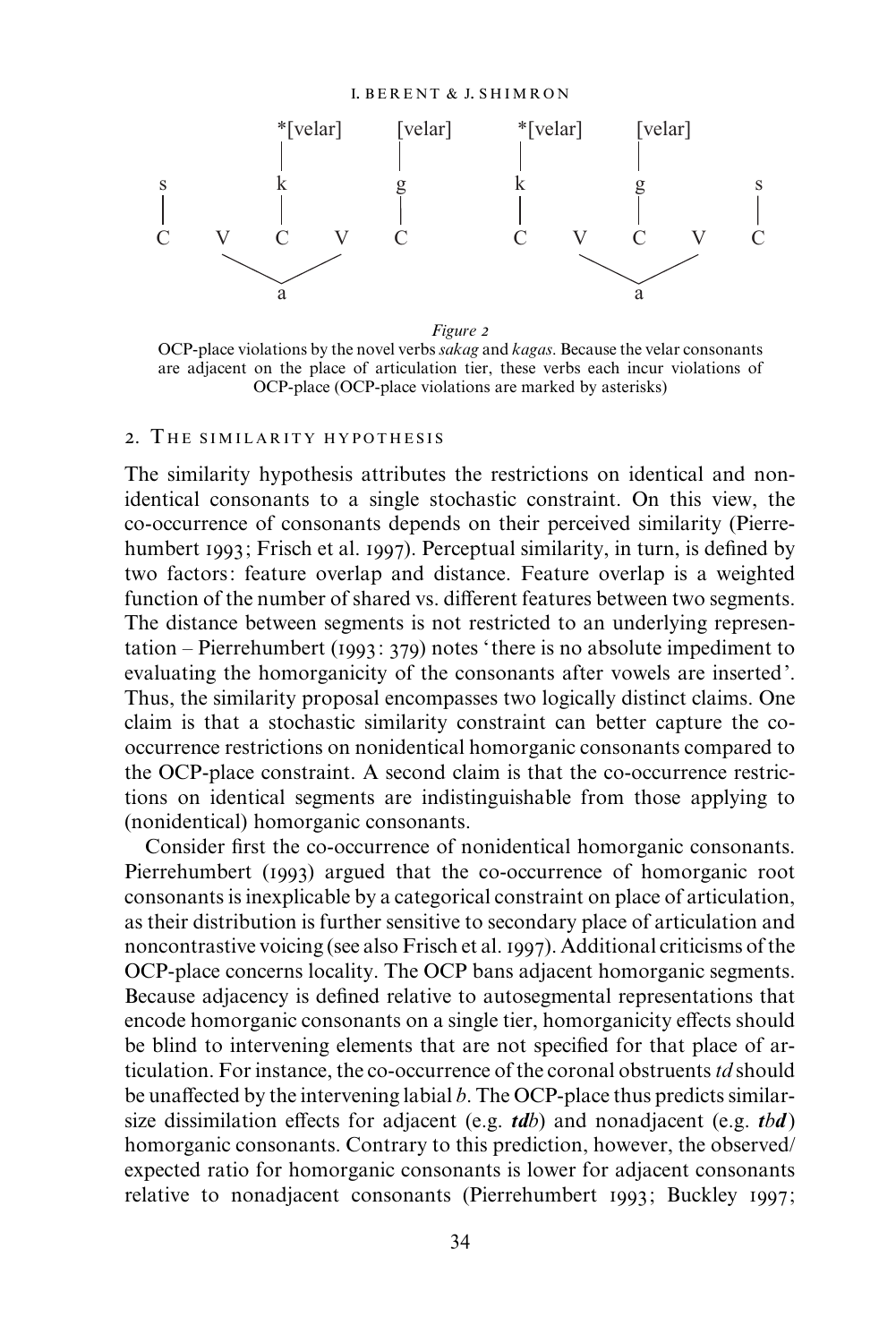Frisch et al. 1997). These observations suggest that the constraint on nonidentical root consonants is not limited to adjacent root radicals, nor is it specific to homorganicity. Pierrehumbert (1993) proposed to capture the cooccurrence of nonidentical root radicals by a stochastic constraint on perceived similarity. Frisch et al. (1997) extended this proposal by providing a detailed formal analysis of perceived similarity. They further demonstrated, by means of a regression analysis, that a structured specification account of similarity provides a superior fit for the distributional data compared to other proposals, including McCarthy's categorical account, a frequency account, and Pierrehumbert's (1993) proposal, which captures similarity in terms of contrastive underspecification.

The stochastic account, however, not only offers an alternative for the OCPplace, but further aspires to subsume the OCP-total. Similarity is presented as a single unified explanation for the co-occurrence of homorganic (nonidentical) and identical consonants. Identical consonants, on this view, are consonants that are maximally similar. The co-occurrence of identical consonants thus presents the limiting case of a more general stochastic constraint on perceived similarity. In support of this view, Pierrehumbert (1993), Frisch et al. (1997) and Buckley (1997) demonstrate that the distribution of identical consonants is constrained by perceived similarity and distance, the same principles used to capture the distribution of nonidentical homorganic consonants. For instance, in accord with the view of identical elements as maximally similar, there is a larger gap in the co-occurrence of nonadjacent identical consonants (e.g. tbt) compared to homorganic nonidentical consonants (e.g. *tbd*). This finding is unexpected on McCarthy's (1994) account: because the OCP-total does not operate across an intervening C<sub>2</sub> segment, tbt and tbd should have incurred a comparable violation of the OCP-place (Pierrehumbert 1993). Identical and homorganic nonidentical consonants alike are further affected by distance: they are less likely to occur in adjacent ( $C_1C_2$  and  $C_2C_3$ ) compared to nonadjacent ( $C_1C_3$ ) positions; and the magnitude of the distance effect depends on similarity: nonadjacent homorganic consonants are more frequent than nonadjacent identical consonants. None of these findings is expected on McCarthy's account. Pierrehumbert (1993) and Frisch et al. (1997) thus conclude that the distribution of identical and homorganic nonidentical root consonants is governed by a single constraint on perceived similarity.

## 3. SOME CHALLENGES TO THE SIMILARITY ACCOUNT

Although there is some compelling evidence favoring the similarity hypothesis as an account for the distribution of homorganic root segments, these observations cannot unequivocally support its potential for capturing the distribution of identical root radicals. The main problem is the failure to fully account for the distribution of identical consonants. According to the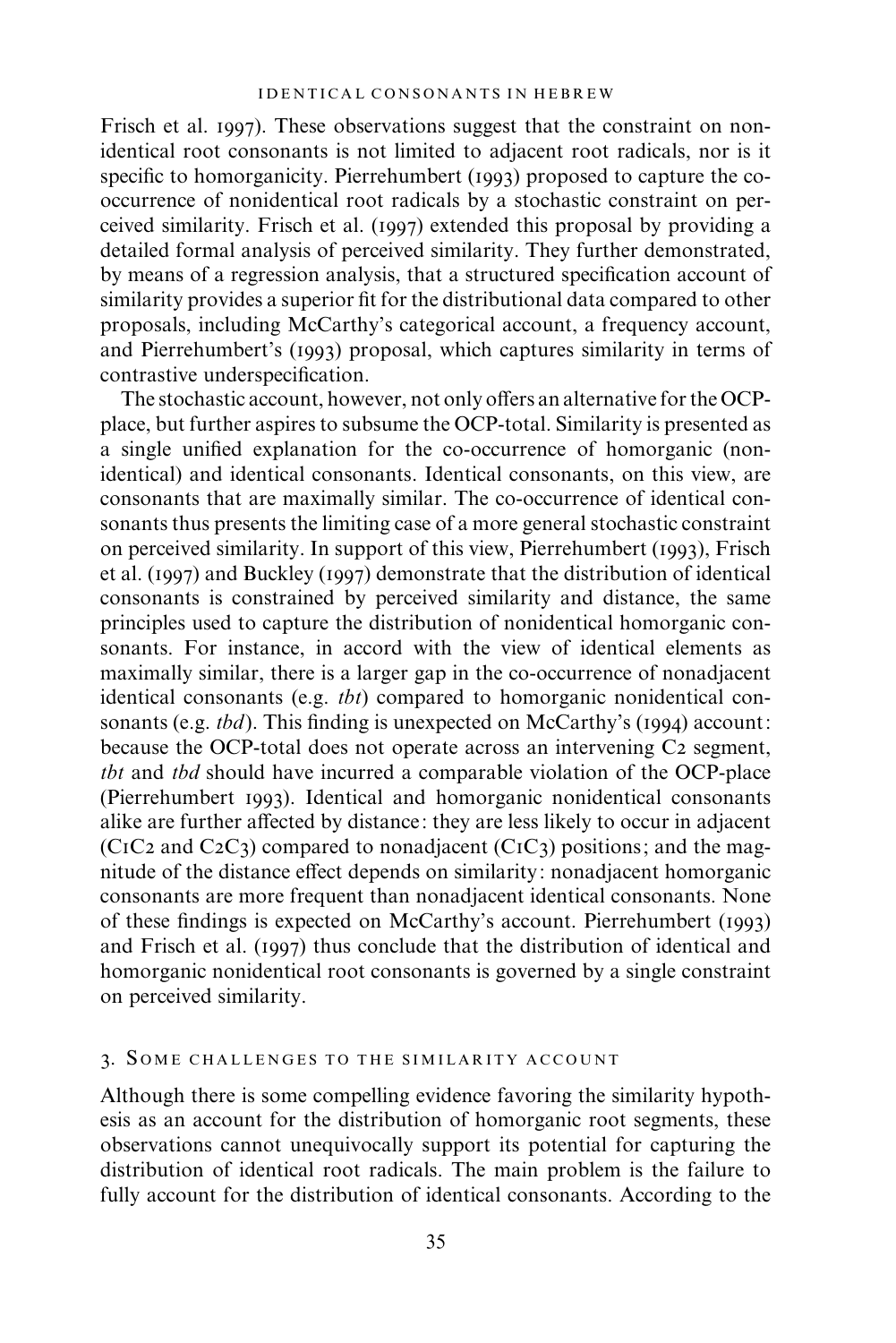similarity hypothesis, the acceptability of root radicals is a monotonic function of their perceived similarity. Because identical consonants are maximally similar, they should be less acceptable than nonidentical consonants. This prediction could be evaluated at either root initial or root final position. The evaluation of this prediction for root initial consonants is not entirely clear: because root initial identical consonants violate the OCP-total, their greater unacceptability may be due either to their greater similarity or to multiple constraint violation (i.e. the violation of OCP-place and OCP-total). A greater unacceptability of identical and homorganic consonants at root initial position is thus consistent with either the similarity or the identity hypotheses. The predictions of these two views diverge, however, for root final consonants. The monotonic similarity account predicts lower acceptability for identical (fully similar) relative to homorganic (partially similar) consonants. Conversely, the identity hypothesis allows for the constraints on identical consonants to differ from those governing similar consonants. In fact, the predictions of McCarthy's (1986) account are clearly contradictory to the similarity hypothesis. Because smm-type roots do not violate either the OCP-total or the OCP-place, such roots should be clearly more acceptable than roots with final homorganicity. Root final identity thus allows adjudicating between the similarity and identity hypotheses. Unfortunately, existing tests of the similarity hypothesis do not consider the distribution of smm-type roots. Recall that the similarity hypothesis is supported by the observation of gaps between the observed and expected co-occurrence of root radicals. These analyses, however, exclude roots with final identical consonants on the grounds that these are lexically represented in their biconsonantal form, as proposed by McCarthy (1986).

On superficial examination, this decision appears unproblematic: if 'root' is a unit of lexical storage, and if lexical storage is contingent on identity erasure, then smm-type forms are not truly roots. Accordingly, the distribution of smm-type forms falls beyond the scope of an account of the lexicon. We see several problems with this reasoning, however. To be sure, we do not dispute the claim that verbs such as simem are subject to identity erasure, nor do we argue that they are lexically stored as smm. As explained above, we use the term 'root' to refer to a surface unit – the string of consonants obtained after removing nonreduplicative inflectional affixes and vowels. This unit may not necessarily correspond to the unit of lexical storage, inferred after applying grammatical constraints to surface representations. Nevertheless, we believe that the exclusion of smm-type forms limits the evaluation of the similarity hypothesis. First, the exclusion of smm-type roots on the grounds that they are not lexically stored tacitly confines the similarity hypothesis to the lexicon. This assumption does not follow from the similarity hypothesis. In fact, proponents of this proposal specifically argue against such an approach (Pierrehumbert 1993; Frisch et al. 1997). Second, the exclusion of smm-type forms remains unjustified even if the lexical domain is explicitly assumed.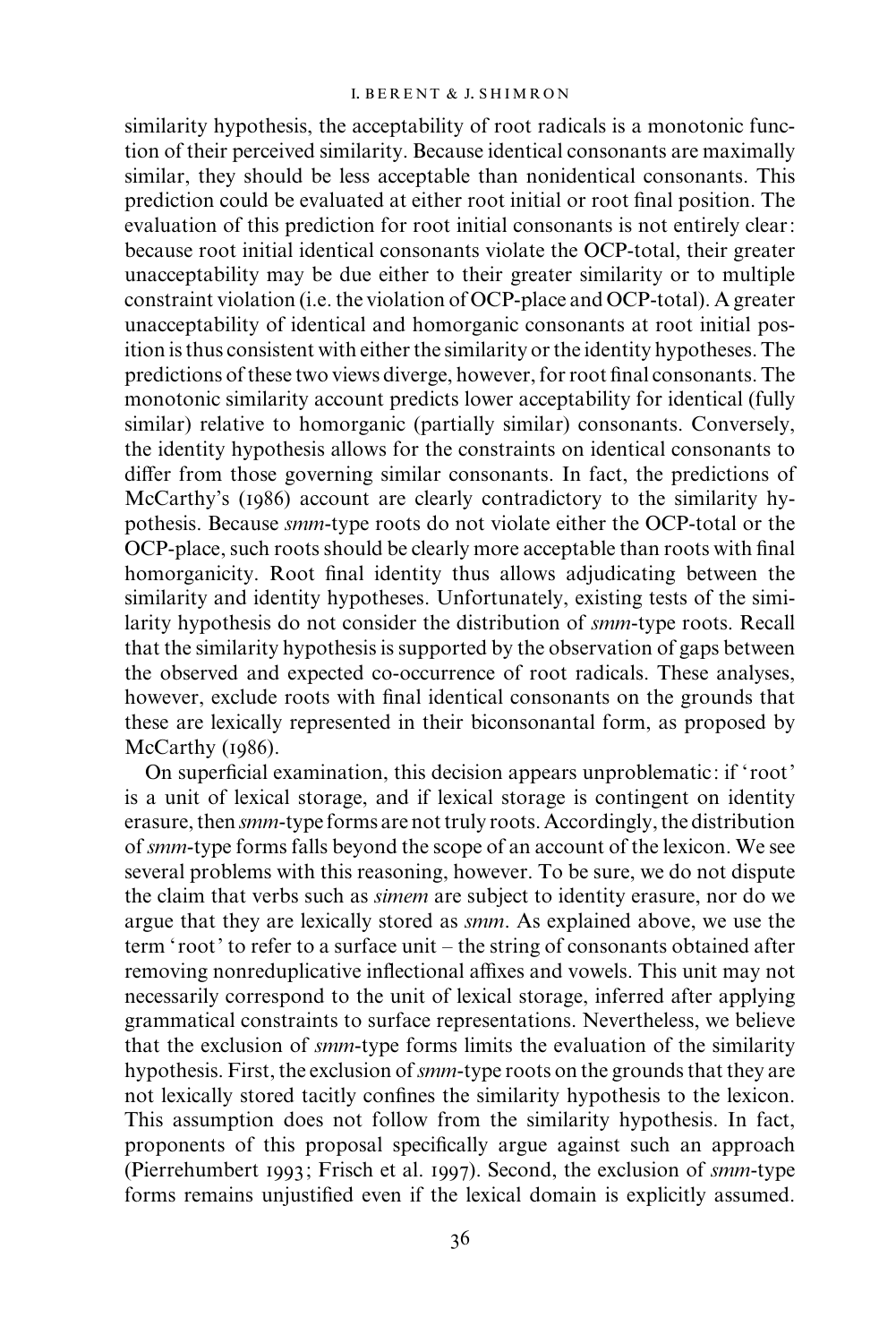A principal motivation for the similarity hypothesis is the postulation of a single explanation for the distribution of identical and homorganic root consonants. Specifically, Pierrehumbert (1993: 373) notes that

[i]n the standard model, the gradience of the dissimilarity requirements in the Arabic verbal roots is disregarded, and the cooperation of several grammatical mechanisms is invoked to cover those regularities which are described. In the alternative approach to be developed here, the gradience is exploited both to improve the descriptive coverage and to unify the most categorical effect (the total OCP on adjacent consonants) with less categorical effects.  $\ldots$  We propose that Arabic has an OCP effect of place alone. It applies only to consonants which are perceived to be similar, and the strength of the effect increases with perceived similarity. Identical consonants are viewed as maximally similar, and so the total OCP arises as the limiting case of maximally strong enforcement of the place OCP.

Disregarding smm-type forms is inconsistent with this goal. If the similarity hypothesis maintains that the distribution of lexical forms is fully explicable by their perceived similarity, irrespective of identity, then it cannot simultaneously maintain that identity erasure is operative in the lexicon. It is the theory's task to explain how the language learner comes to acquire such a lexical representation. There are two possible replies to this question. One is that the erasure of the final radical from smm-type roots is due to  $C_2C_3$ identity. This assumption indeed lies at the core of McCarthy's (1986) OCPtotal proposal – an account that presupposes an innate grammatical constraint on segment identity. The identity hypothesis, however, is not limited to McCarthy's (1986) OCP-total: it includes any proposal that constrains segment identity, regardless of whether it is violable or inviolable, innate or learnable. The similarity account is clearly free to adopt any of these versions of identity-avoidance, but this move would EMBRACE the identity hypothesis, not subsume it. The other possibility is that the erasure of the final radical from smm-type forms is due to  $C_2C_3$  similarity, not specifically their identity. This is indeed the only logical possibility available if the identity hypothesis is rejected. The challenge to this account is to explain why root radicals are routinely erased when they are fully similar, but never when they are only partly similar. In the absence of an independent explanation for identity erasure, the exclusion of smm-type roots from the lexicon remains unmotivated.

The unmotivated exclusion of smm-type roots indeed compromises the main empirical support for the similarity hypothesis, namely, its ability to capture the under-representation of identity in the lexicons of Arabic and Tigrinya. Indeed, if one were to apply these calculations to all triliteral roots – not just to hypothesized lexical representations – then the observed frequency of roots with identical elements would be likely to exceed that of roots having homorganic elements at root final position (Greenberg 1950; Buckley 1997).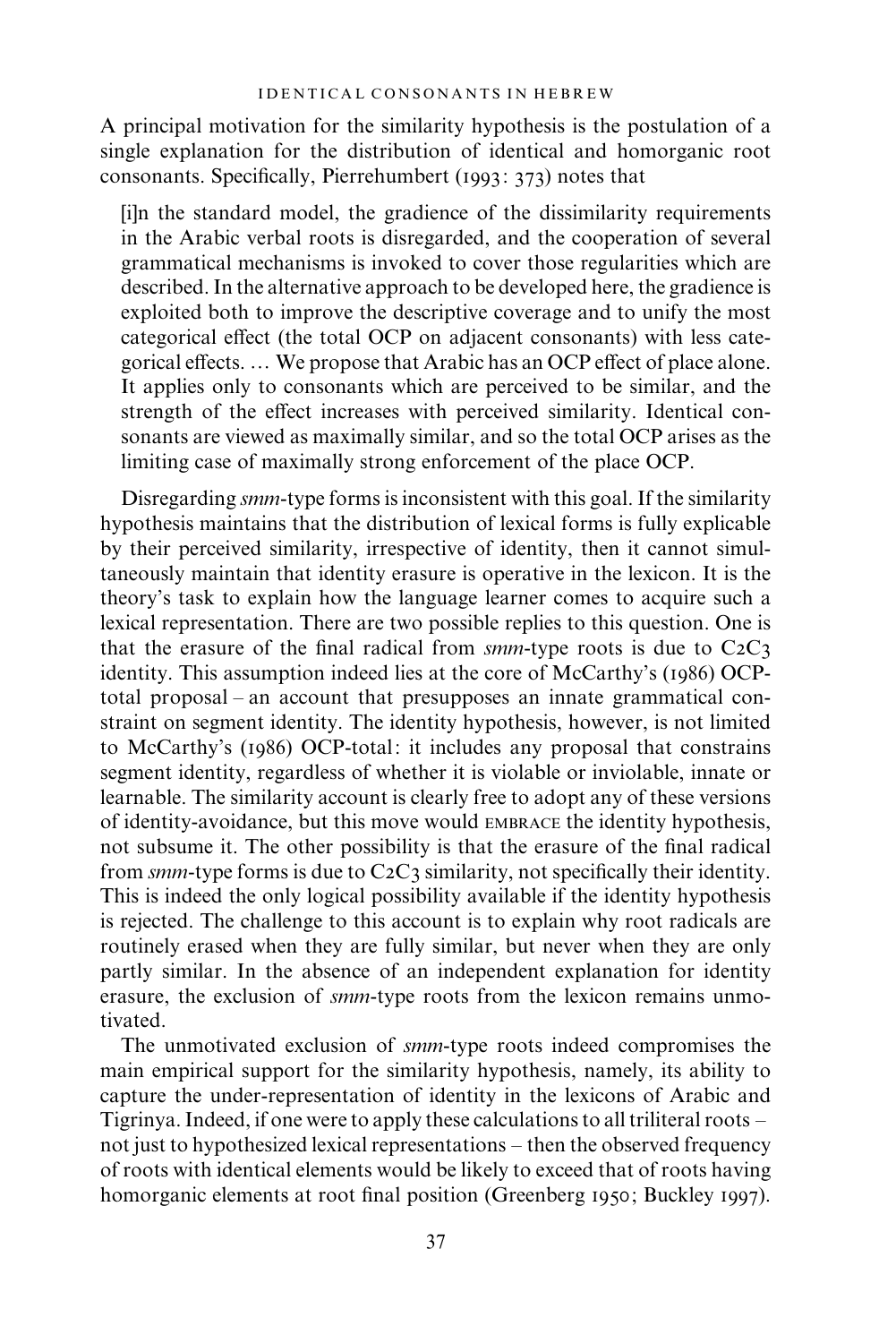|                                                | C <sub>1</sub> C <sub>2</sub> |                      | C2C3 |                |
|------------------------------------------------|-------------------------------|----------------------|------|----------------|
|                                                | Identical                     | Homorganic Identical |      | Homorganic     |
| Coronal sonorants<br>(l, r, n)                 | $\Omega$                      | I                    | 38   | $\mathfrak{D}$ |
| Labials $(b, p, m, v)$                         | $\mathfrak{D}$                | $\mathfrak{D}$       | 27   | $\Omega$       |
| Velars $(k, g)$                                |                               | Ο                    | 17   | $\Omega$       |
| Gutturals $(2, 5, h, x)$<br>Coronal Obstruents | $\Omega$                      | 8                    | 12   | 17             |
| stops $(d, t)$                                 | T                             | Ο                    | 23   | I              |
| fricatives $(z, s, f)$                         | ∩                             |                      | 2I   | ∩              |
| affricates (c)                                 | Ω                             |                      |      | ი              |

#### I. BERENT & J. SHIMRON

Table 1

The distribution of identical and homorganic root consonants in Hebrew at initial  $(C_1C_2)$  and final  $(C_2C_3)$  positions

For Hebrew, our own count of the set of 1449 productive roots listed in the Even-Shoshan (1993) dictionary corroborates these conclusions.<sup>2</sup> Specifically, whereas root initially nonidentical homorganic consonants are somewhat more frequent than identical consonants, at root final positions the pattern is reversed:<sup>3</sup> root final identity is generally more frequent than homorganicity

<sup>[2]</sup> Because of the historical changes in the Hebrew phonemic system, the classification of several phonemes for place of articulation is uncertain. One case in point concerns the class of gutturals. Biblical Hebrew included four gutturals: the pharyngeal fricatives  $/h/$  and  $/h/$ , the glottal stop/?/, and the glottal fricative /h/. Modern Hebrew has lost the phonemes/ $\hbar$ / and/ $\hbar$ /. The Biblical /S/ and /h/ are realized as / $P$ / and /x/, respectively, by most contemporary speakers. Although the contemporary [x] is a velar, it nevertheless retains some of the phonemic characteristics of a guttural (Bolozky 1978; Sandler 1994), and is therefore considered as such for the purposes of the present analysis. Another phonemic distinction lost among most speakers of Modern Hebrew is the emphatic consonants  $/t/$ ,  $/s/$  and  $/q/$ , which are realized as  $/t/$   $/c/$  and  $/k/$  respectively (Bolozky 1078). Although the distinction between are realized as  $/t$ ,  $/c$  and  $/k$ , respectively (Bolozky 1978). Although the distinction between these emphatic consonants and their nonemphatic realizations is maintained in the orthographic transcription given in Even-Shoshan (1993), it does not affect the calculation of consonant co-occurrence, as the emphatic and nonemphatic members never co-occur in adjacent positions ( $C_1C_2$  or  $C_2C_3$ ). Hebrew also has a highly predictable spirantization rule that realizes /b/ and /p/ as [v] and [f], respectively (Bolozky 1978). Our analysis ignores these predictable alternations and considers only the underlying representation, /b/ and /p/. Finally, the homorganicity of a consonant combination with the affricate /c/ is computed under the assumption that its manner is represented as a stop-fricative sequence. Accordingly, affricate-fricative and stop-affricate sequences are considered homorganic. Our analysis does not report the distribution of the phoneme /y/, as it is the only Hebrew glide.

<sup>[3]</sup> The one exception to the rule is the overrepresentation of homorganic relative to identical gutturals at  $C_2C_3$  positions. This observation, however, appears to be entirely due to the frequency of the radical h at the root's end in the Even-Shoshan (1993) dictionary. Even-Shoshan (1993) uses the radical  $h$  to capture the root final radicals of weak roots. This transcription, however, reflects an orthographic convention, as the h radical is never realized in the stem. To maintain consistency with our source, we coded these roots as listed there. The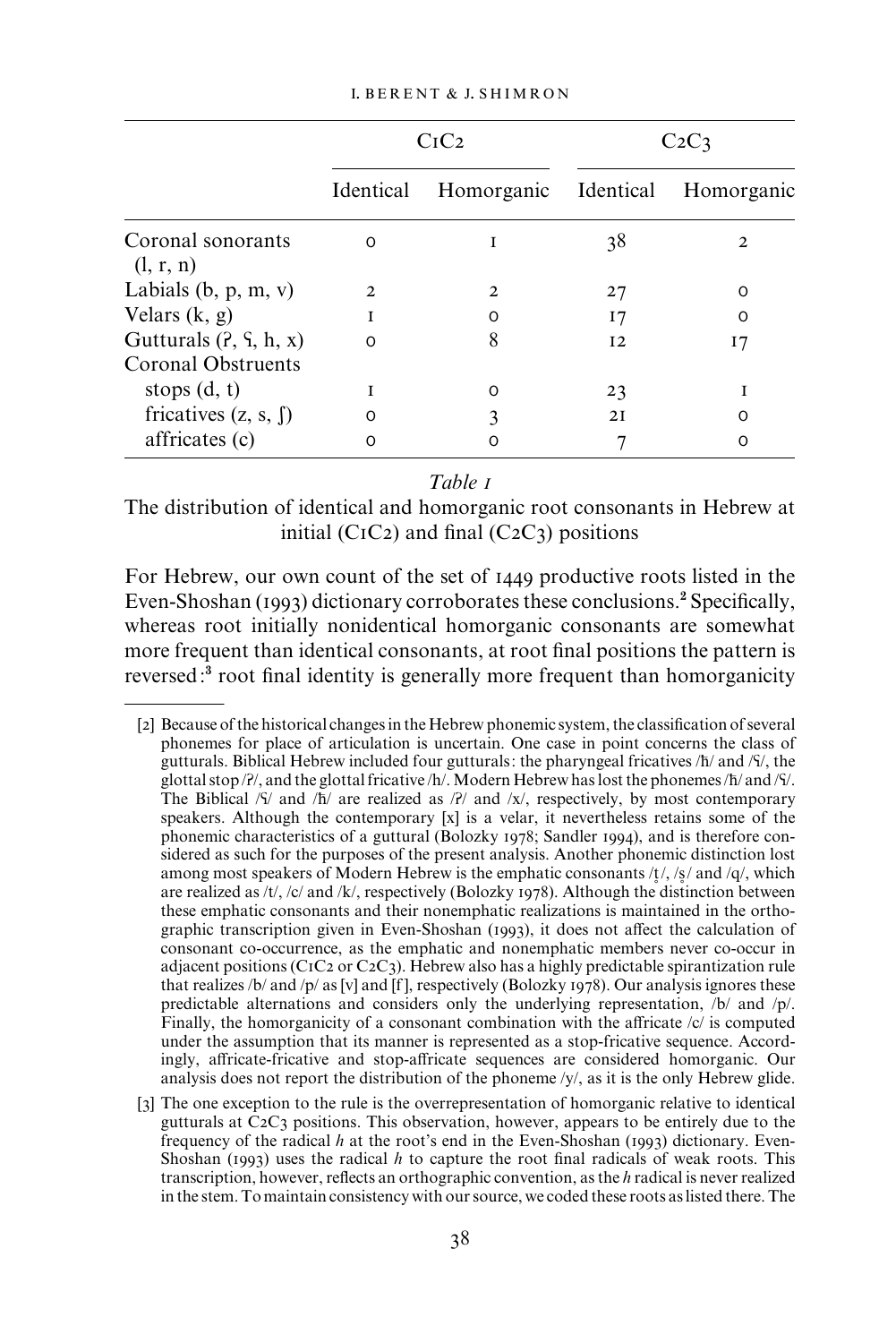(see table 1). This observation is contrary to the predictions of the similarity hypothesis.

Although the discrepancy between the predicted and the observed distribution of root final identity is unexpected under the similarity hypothesis, it does not necessarily falsify this view. The similarity hypothesis captures speakers' knowledge of root phonotactics. This knowledge, however, may not be directly evidenced in the distribution of lexical forms. Distributional facts may be shaped by nonlinguistic or diachronic factors that are not currently active in a language; hence they may not necessarily reflect the linguistic competence of modern speakers (Everett & Berent 1998). Experimental work allows for additional insights into speakers' synchronic knowledge of root structure. We now proceed to discuss the existing results.

4. BEHAVIORAL EVIDENCE FOR CO-OCCURRENCE RESTRICTIONS ON ROOT STRUCTURE

## 4.1 Co-occurrence restrictions on root identity in Hebrew

Recent experimental evidence demonstrates that speakers of Modern Hebrew are sensitive to the co-occurrence of identical root consonants. For instance, novel Hebrew roots with identical consonants at their beginning (e.g. ssm) are rated less acceptable than roots with adjacent identical consonantsat their end (e.g. smm, Berent & Shimron 1997; Berent, Everett & Shimron 2001(a)). The sensitivity to the location of identical root radicals is also observed online. Consider the lexical decision task, for instance. Participants in this task are asked to quickly indicate whether or not a string of letters corresponds to an existing word by pressing one of two computer keys. The speed and accuracy of classifying a stimulus may be used to gauge its well-formedness: novel words that violate co-occurrence restrictions should be classified as nonwords more easily than novel words that do not violate such restrictions. Berent and colleagues found that lexical decision is specifically sensitive to the location of identical consonants in the root: novel words with ssm-type roots were classified as nonwords faster and more accurately than smm-type controls, a finding consistent with the view of ssm-type roots as ill-formed (Berent, Shimron & Vaknin 2001(b); Berent, Marcus, Shimron & Gafos 2002). The illformedness of ssm-type roots is evident even when no explicit response to the word is required, as evidenced in the Stroop task (Berent, Bibi & Tzelgov 2000). Here, participants are asked to name the color of letter strings printed in color (e.g. the word sisem printed in red) while ignoring the contents of the printed word. The speed of color naming (e.g. saying 'red') is used to gauge the internal ill-formedness of the root: because ill-formed stimuli are easier to

ubiquity of root final  $h$  with homorganic radicals, however, should not be considered as evidence for weakening of the OCP-place for root final gutturals.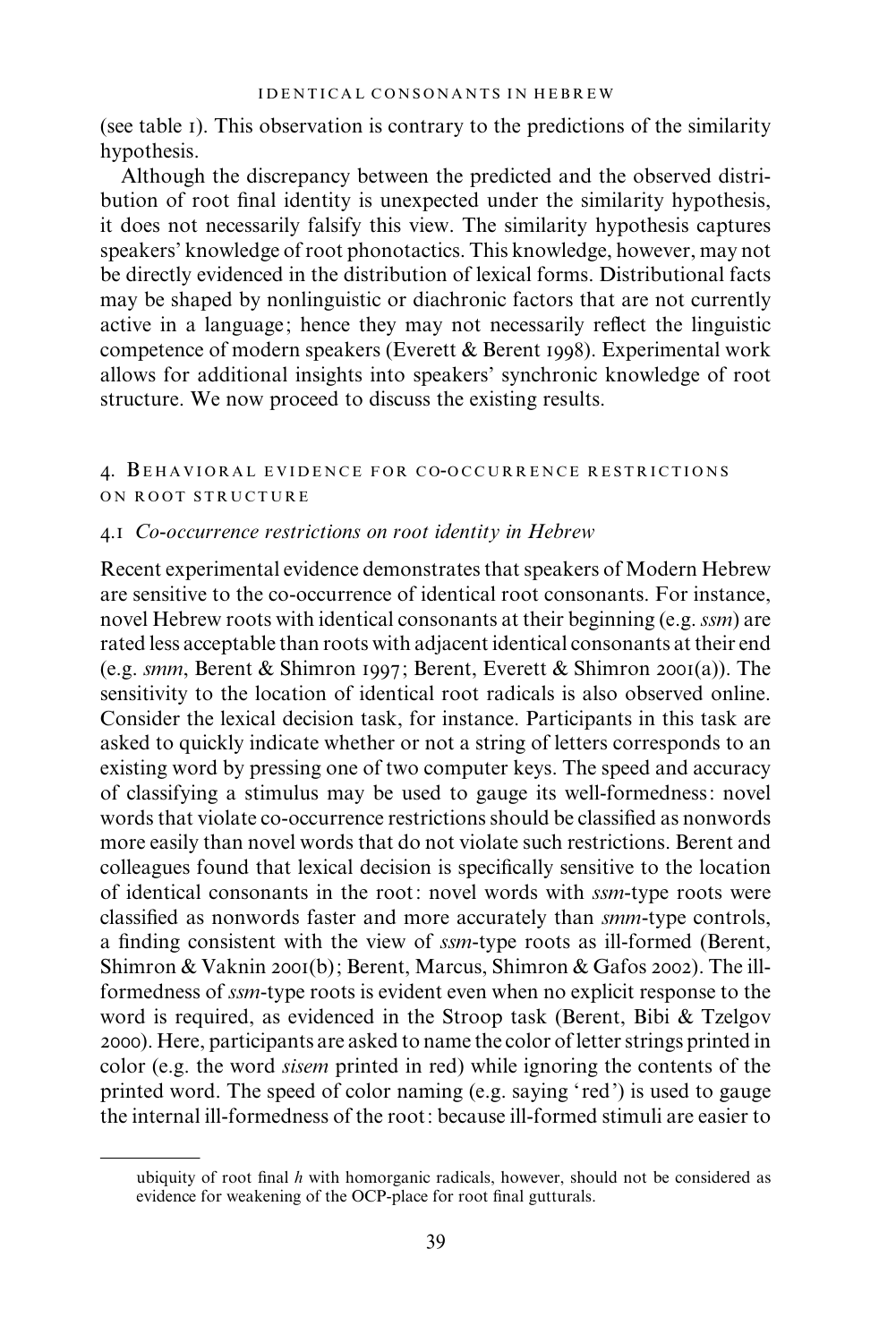ignore, they are expected to interfere with color naming less than well-formed stimuli. In accord with the view that root initial gemination is ill-formed, Berent et al. (2000) observed faster color naming latencies for words derived from the ssm-type compared to smm-type controls. The sensitivity to the root location of identical consonants in online tasks, including tasks that do not require attention to root structure, suggests that it forms part of speakers' linguistic competence.

Existing experimental investigations can further rule out several alternative explanations for the co-occurrence restrictions on identical root consonants. One explanation attributes the experimental results to a restriction on word, rather than root structure. For instance, the ill-formedness of ssm-type roots could be due to the ill-formedness of  $C_1VC_1$  combinations word initially (Frisch & Zawaydeh 2001). The experiments reported above systematically examined this account by manipulating the location of the root within the word. The findings consistently revealed sensitivity to the location of identical consonants across various word positions and despite intermediate vowels and affixes. These results suggest that the restrictions on the location of identical consonants are defined relative to a morphological constituent (the root or stem), rather than to their word position. A second alternative explanation attributes the restrictions on identical consonants to the distribution of specific root tokens in speakers' lexicons. On this account, the unacceptability of the root ssm, for instance, is due to the rarity of its consonant-combinations (especially the initial geminates, e.g. ss), rather than to the violation of an abstract constraint on identity, a formal relationship between any consonant pair (e.g. \*XX, where X stands for any consonant). Contrary to this view, the unacceptability of ssm-type roots was observed even when ssm- and smm-type roots were equated for familiarity. Specifically, Berent et al. (2002) observed the asymmetry in the location of identical consonants for roots including novel geminate phonemes; hence ssm and smmtype roots were equally (un)familiar. Likewise, speakers discriminate between novel smm-type roots and no-gemination controls where the materials are equated for the co-occurrence of root radicals (Berent et al. 2001(a)). These results demonstrate that speakers are sensitive to root structure, and that they can discriminate between various root types depending on the presence of identical consonants and their location in the root.

# 4.2 The source of the restrictions on identical consonants: identity vs. homorganicity

Although the existing empirical findings clearly demonstrate sensitivity to the location of identical consonants in the root, they cannot unequivocally reveal its source. In particular, the existing results cannot determine whether this cooccurrence restriction specifically concerns identity or homorganicity. Recent experiments by Frisch & Zawaydeh (2001) report that speakers of Jordanian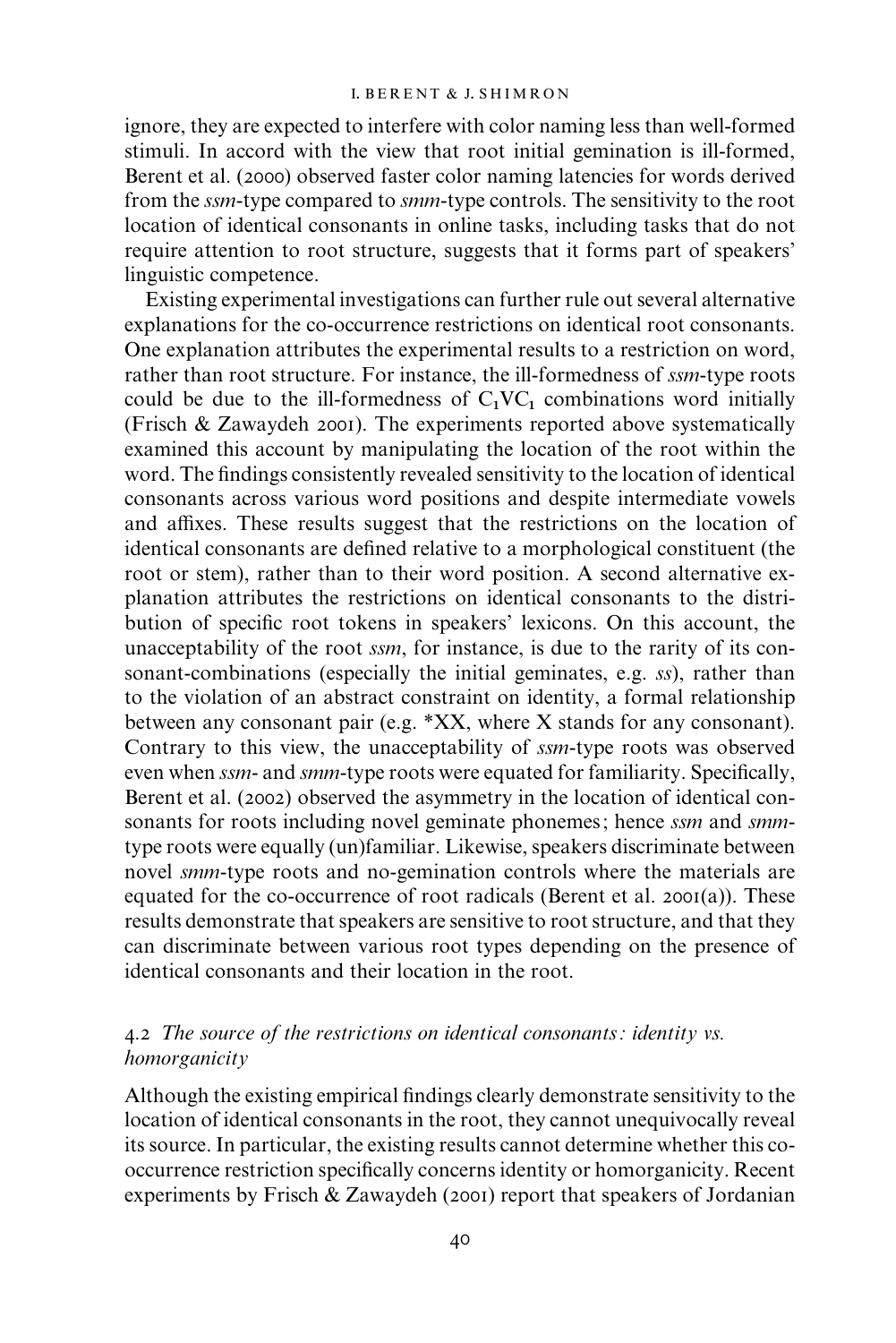Arabic consider novel CaCaCa verbs with homorganic consonants as less acceptable than verbs with no homorganic consonants. Although the generality of homorganicity avoidance across morphological patterns remains to be seen, these results suggest that speakers disfavor root homorganicity. If nonidentical, homorganic consonants are actively disfavored, then it is possible that, despite the greater frequency of roots with final identical consonants in the lexicon (relative to homorganic consonants), identity may not be fully desirable. In fact, Hebrew roots with final identity are rated as less acceptable than no-gemination controls. For instance, in Berent et al.'s  $(200I(a))$  experiment 2, roots with final identity (e.g. smm) were assigned a mean acceptability rating of 2.02, whereas the mean for roots with no identity was 2.58 (using a  $I$  –3 scale,  $I$  = sounds best, 3 = sounds worst). Although smm-type roots are certainly acceptable, their ratings were consistently lower than roots with no identity (for similar findings, see also Berent & Shimron 1997). The relative unacceptability of smm-type roots could be due to their similarity. More generally, the acceptability of Semitic roots may be captured by a single monotonic function of their similarity without assuming separate restrictions on identity. Although Frisch & Zawaydeh (2001) have raised some doubts regarding the adequacy of the similarity hypothesis as an account for the restrictions on root-identity (see also Frisch in press),<sup>4</sup> the similarity account for the acceptability of root identity has not been systematically investigated. In what follows, we examine the monotonic similarity hypothesis experimentally by comparing the acceptability of roots including homorganic and identical consonants. If acceptability is an inverse, monotonic function of similarity, then identical (fully similar) segments should be less acceptable than homorganic (partially similar) segments.

#### 5. E XPERIMENTAL DESIGN AND PREDICTIONS

The following experiments compare the acceptability of roots with identical and homorganic, nonidentical consonants. The view of acceptability as a monotonic, inverse function of similarity predicts that identical consonants should be less acceptable than nonidentical homorganic consonants. Although the lesser acceptability of identical compared to nonidentical homorganic consonants is predicted at both root initial and root final

<sup>[4]</sup> Frisch & Zawaydeh (2001) reported higher ratings for verbs with identical root final consonants compared to verbs with homorganic root consonants. This post-hoc observation, however, was based on only three root tokens and was not evaluated statistically. Furthermore, because these authors did not systematically control for the location of homorganic consonants in the root or the word, the observed trend may be due to either of these factors. For instance, because homorganic consonants may be either root final or root initial, the preference for identical root final consonants over homorganic consonants may be explained by a preference concerning the location of homorganic consonants in the root (a preference for final over initial homorganic consonant), rather than a distinction between identity and homorganicity.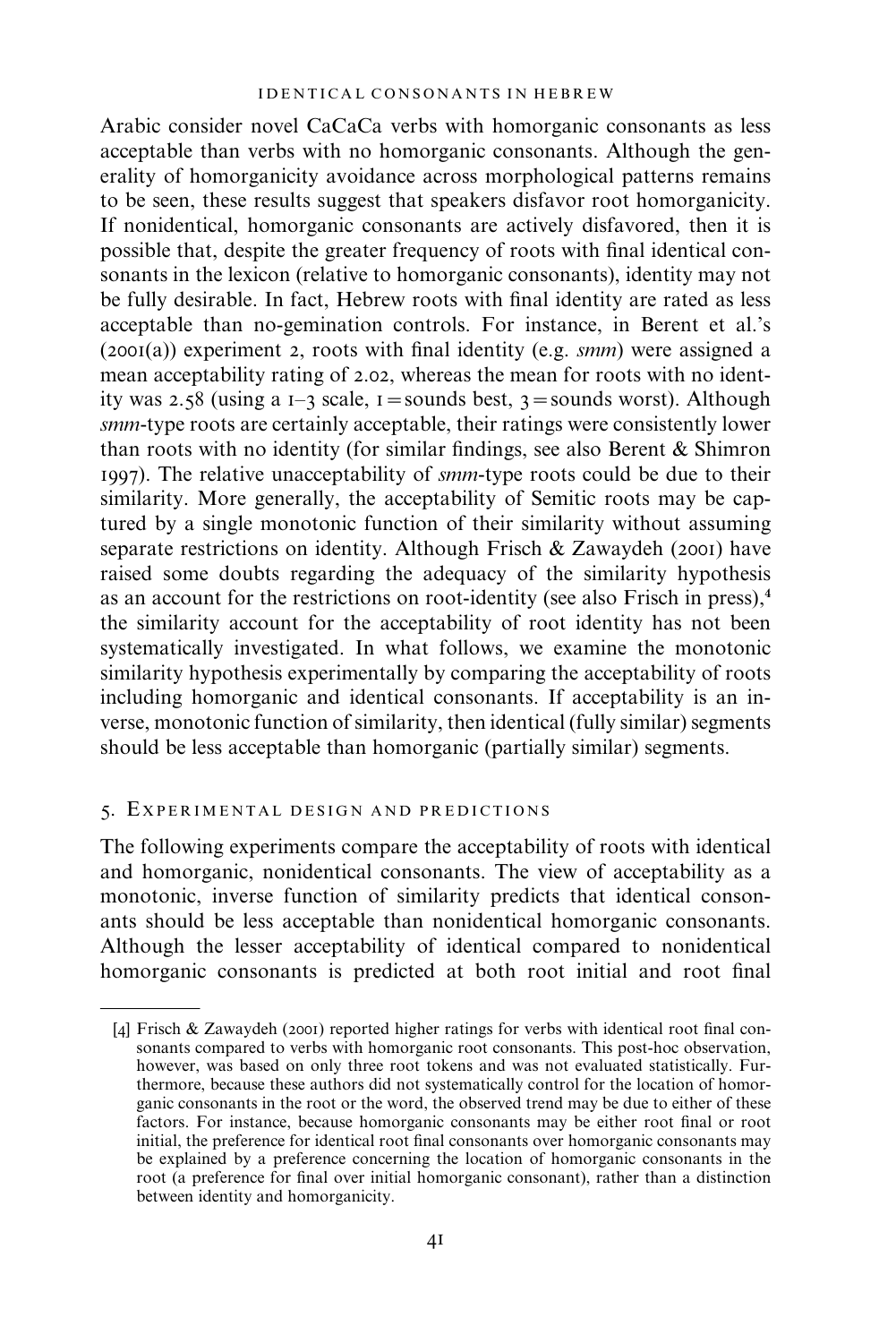

Figure 3 OCP violations by homorganic vs. identical c2c3 consonants for the novel roots  $skk$  and skg. Identical consonants in the root skk incur no OCP violations, whereas the homorganic consonants in sgk violate the OCP-place

positions, the interpretation of this effect is clearest root finally. As explained above (see section 3), a greater acceptability of ssm-relative to szm-type roots is explicable by either similarity or multiple constraint violation (OCP-place and OCP-total). A greater unacceptability of identical compared to homorganic consonants at root initial position is thus consistent with both the similarity and the identity hypotheses. The predictions of these two views differ, however, for root final consonants. The monotonic similarity account predicts lower acceptability for identical (fully similar) relative to homorganic (partially similar) consonants. Conversely, the identity hypothesis makes it possible to dissociate the acceptability of identical consonants from their similarity. Specifically, on McCarthy's (1986) version of the identity hypothesis, smm-type roots do not violate either the OCP-place or OCP-total. Accordingly, smm-type roots should be more acceptable compared to roots with  $C_2C_3$  homorganic consonants, which violate OCP-place (see figure 3). Roots with final identity thus make it possible to test whether the acceptability of identical consonants is explicable by their similarity. Our experimental investigation compares roots with identical and homorganic (nonidentical) consonants at their final positions.

Our experiments elicit acceptability ratings for root trios comprised of three members. One member had a root with adjacent nonidentical homorganic consonants at the root's end (e.g. nkg), a second member had adjacent identical consonants at the root's end (e.g. skk), and the third member had no homorganic root radicals (e.g. *nks*; see table 2). To assure that the distinction between root types was not due to familiarity with specific consonant combinations, we evaluated the three root types (homorganic, identical and nonhomorganic controls) for their radical co-occurrence in the Hebrew lexicon. To further secure the attribution of acceptability ratings to restrictions on the structure of roots, rather than words, we systematically varied the position of these roots within the word by conjugating each root in three classes of word patterns. If the restrictions on homorganic and identical consonants truly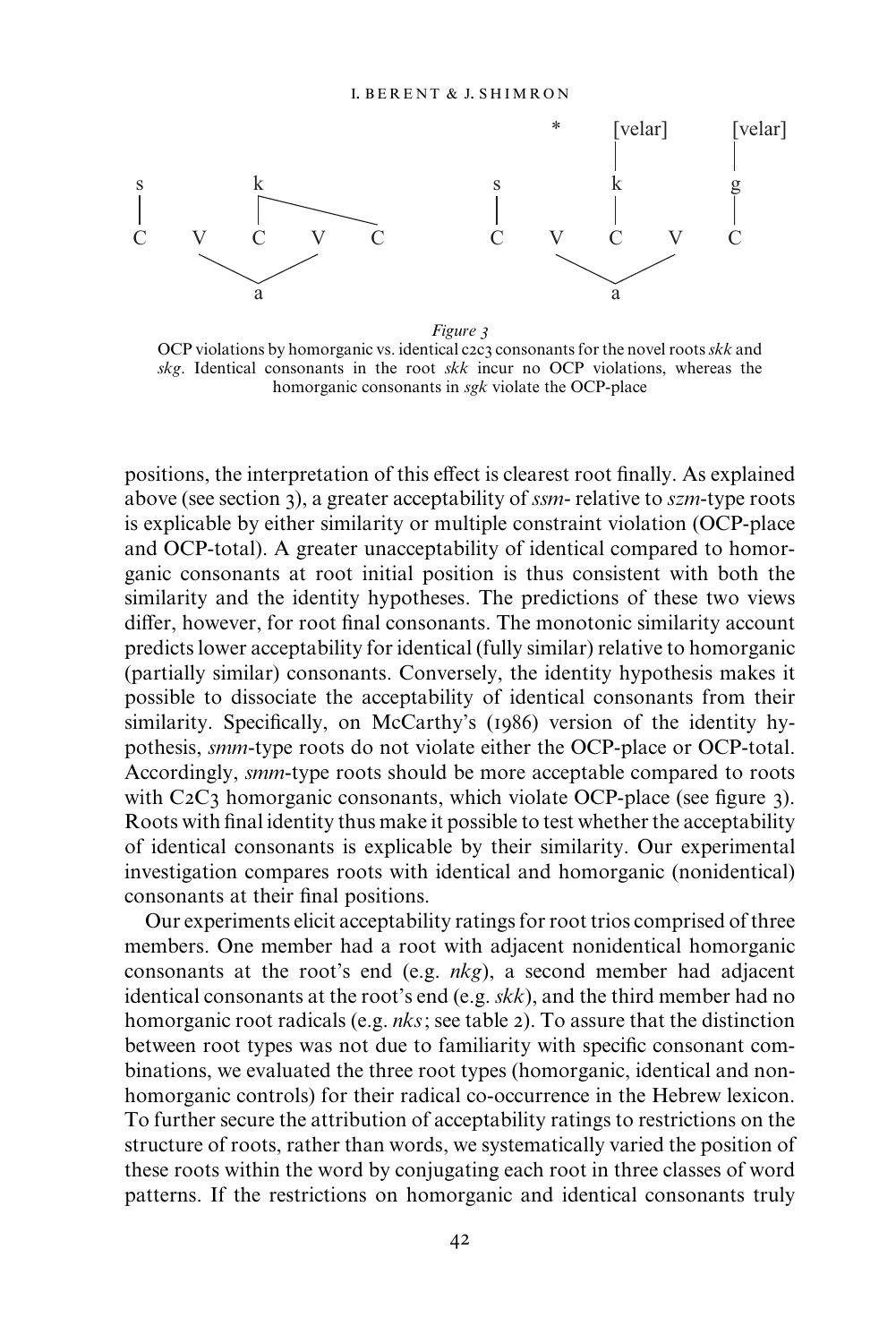|                                           |                   |                           | Word class                           |                                        |  |
|-------------------------------------------|-------------------|---------------------------|--------------------------------------|----------------------------------------|--|
| Root                                      |                   | <b>FIRST</b><br>Unaffixed | <b>SECOND</b><br>Affixed<br>adjacent | <b>THIRD</b><br>Affixed<br>nonadjacent |  |
| Homorganic<br><b>Identical</b><br>Control | nkg<br>skk<br>nks | nikeg<br>sikek<br>nikes   | mankigot<br>maskikot<br>mankisot     | hitnakagta<br>histakakta<br>hitnakasta |  |

Table 2

The structure of the experimental materials used in experiments 1 and 2

concern their position in the root, then these restrictions should be observed regardless of word position and irrespective of intermediate vowels. The first class corresponded to unaffixed words in the verbal patterns known as BINYANIM PI?EL and KAL, singular masculine past. The location of the  $C_2C_3$ radicals in these verbs was invariably word final. In contrast, members of the other two classes were preceded by a prefix and followed by a suffix; hence, the location of the root's C<sub>2</sub>C<sub>3</sub> radicals was word internal. The second word class included the nominal patterns known as MISHKALIM MAF?IL and MIF?AL, whereas the third word class included verbs in BINYAN HITPA?EL past tense. Each of the three root members was conjugated in precisely the same word pattern, and was presented in each of the three classes. Because the resulting words were perfectly matched on all aspects other than root structure, acceptability differences between trio members should uniquely reflect the effect of root structure. We obtained two separate acceptability measures. Experiment 1 compared the acceptability of members of the root trios relative to each other (hereafter: relative rating), whereas experiment 2 examined the acceptability of each member on its own (hereafter: absolute rating).

All accounts predict lower acceptability for roots with homorganic consonants compared to controls. Of primary interest is the comparison of identical and nonidentical homorganic consonants. If the co-occurrence of homorganic and identical consonants is a monotonic function of their perceived similarity, then roots with identical consonants (e.g.  $skk$ ) should be considered less acceptable compared to roots with homorganic, nonidentical consonants (e.g. nkg). The predictions under the identity hypothesis are reversed: because roots with final identity do not violate either the OCP-place or OCP-total, they should be more acceptable compared to roots with homorganic, nonidentical consonants. If the restrictions on homorganic and identical consonants concern their root position, then the same outcome should emerge across word classes, regardless of the position of the root in the word.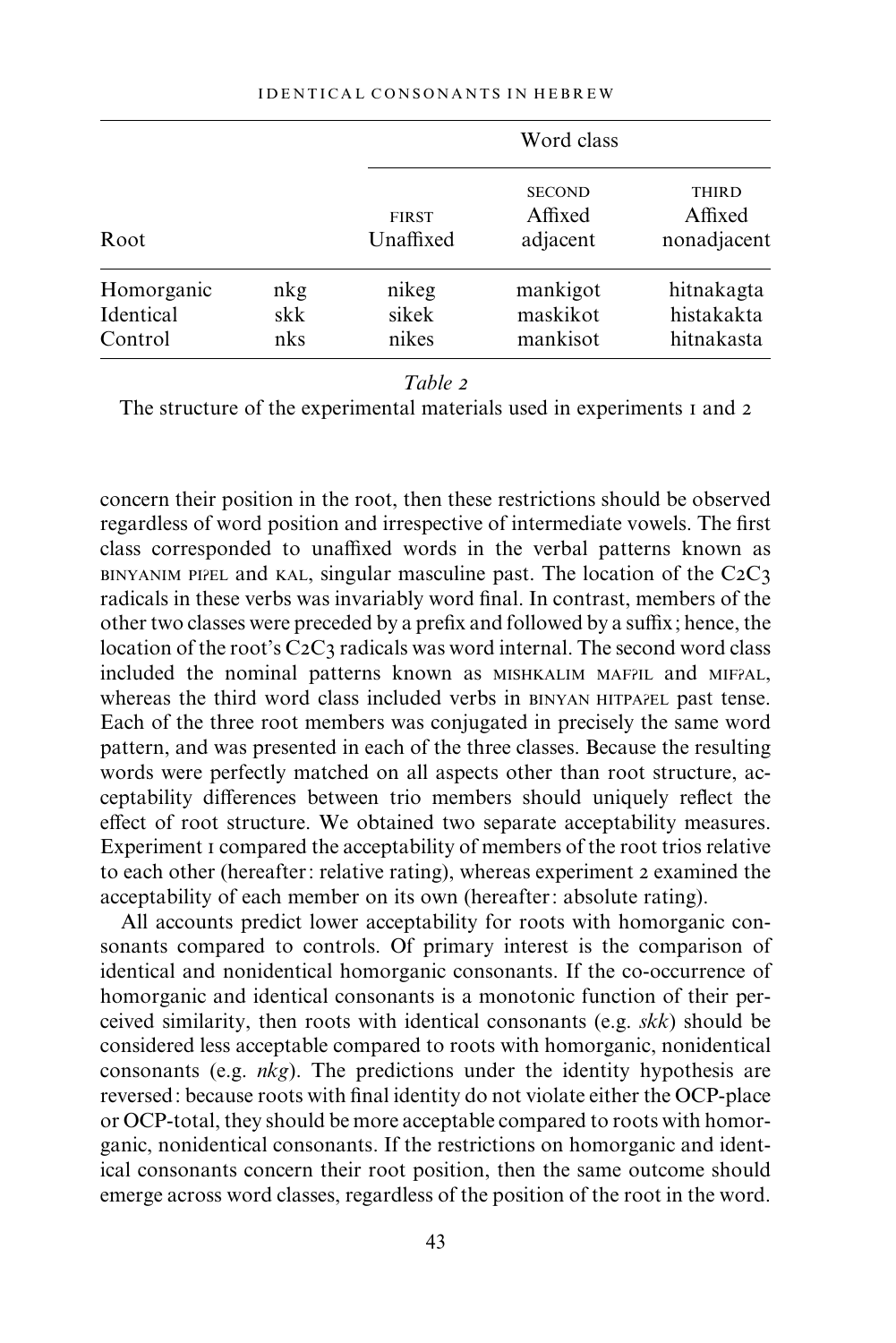#### 6. METHOD

#### 6.1 Participants

Participants were University of Haifa students who were native Hebrew speakers. They were tested in two groups (for experiments 1 and 2, respectively) in a class setting and received no compensation for participating in the experiment. Twenty-four participants took part in experiment 1. An additional group of twenty-two students participated in experiment 2.

#### 6.2 Materials

The materials consisted of novel words, generated by conjugating 13 novel roots in existing word templates. The roots were arranged in trios. One member of the trio had adjacent homorganic consonants root finally, the second root member had adjacent identical consonants root finally and a third member included no homorganic consonants. The homorganic and identical trio members were matched on the place of articulation of the homorganic consonant pairs. Homorganic consonants were sampled from one of five natural classes: nonsonorant coronals  $(t, z, \int, c; a$  total of four trios), labials (b, m, p; a total of four trios), velar stops (g, k; a total of two trios), gutturals  $(x, ?, S; a$  total of two trios) and coronal sonorants  $(n, l; c)$ a total of one trio).<sup>5</sup>

To assure that the distinction between members of the trio was not due to familiarity with specific consonant combinations, we matched the three types of roots for the co-occurrence of their radicals. Our calculation of the cooccurrence of root radicals was based on a database of 1449 productive triconsonantal roots listed in the Even-Shoshan dictionary (1993). We consider a root productive if it appears in at least one verbal form. The database lists the orthographic transcription of all the triliteral productive roots in Even-Shoshan (1993), including smm-type roots. Using this database, we determined the frequency of any two root-radicals (bigrams), including both adjacent (i.e.  $C_1C_2$ ,  $C_2C_3$ ) and nonadjacent (i.e.  $C_1C_3$ ) combinations. For each member of the trio, we calculated the sum positional bigram frequency. For instance, the novel root *gkl* has a summed bigram frequency of 14, because its C2C3 combination occurs in four roots (skl, tkl,  $\lceil k \rceil$ ,  $\lceil k \rceil$ , its C<sub>1</sub>C<sub>3</sub> bigram occurs in ten roots (grl, gll, g $Rl$ , g $Sl$ , gyl, gbl, gdl, gml, gzl, gxl) and its C1C2 bigram does not occur in any root. The mean summed positional bigram frequencies were 11.5 (SD = 2.0), 12.5 (SD = 2.5) and 11.8 (SD = 2.3) for

<sup>[5]</sup> The experiment also included three additional trios with the phoneme /r/. Many speakers of Modern Hebrew encode this consonant as the uvular fricative  $/k/$  (Sandler 1994). In view of the great variability in the pronunciation of this phoneme, its classification for homorganicity is uncertain. Accordingly, we excluded these items from all subsequent analyses.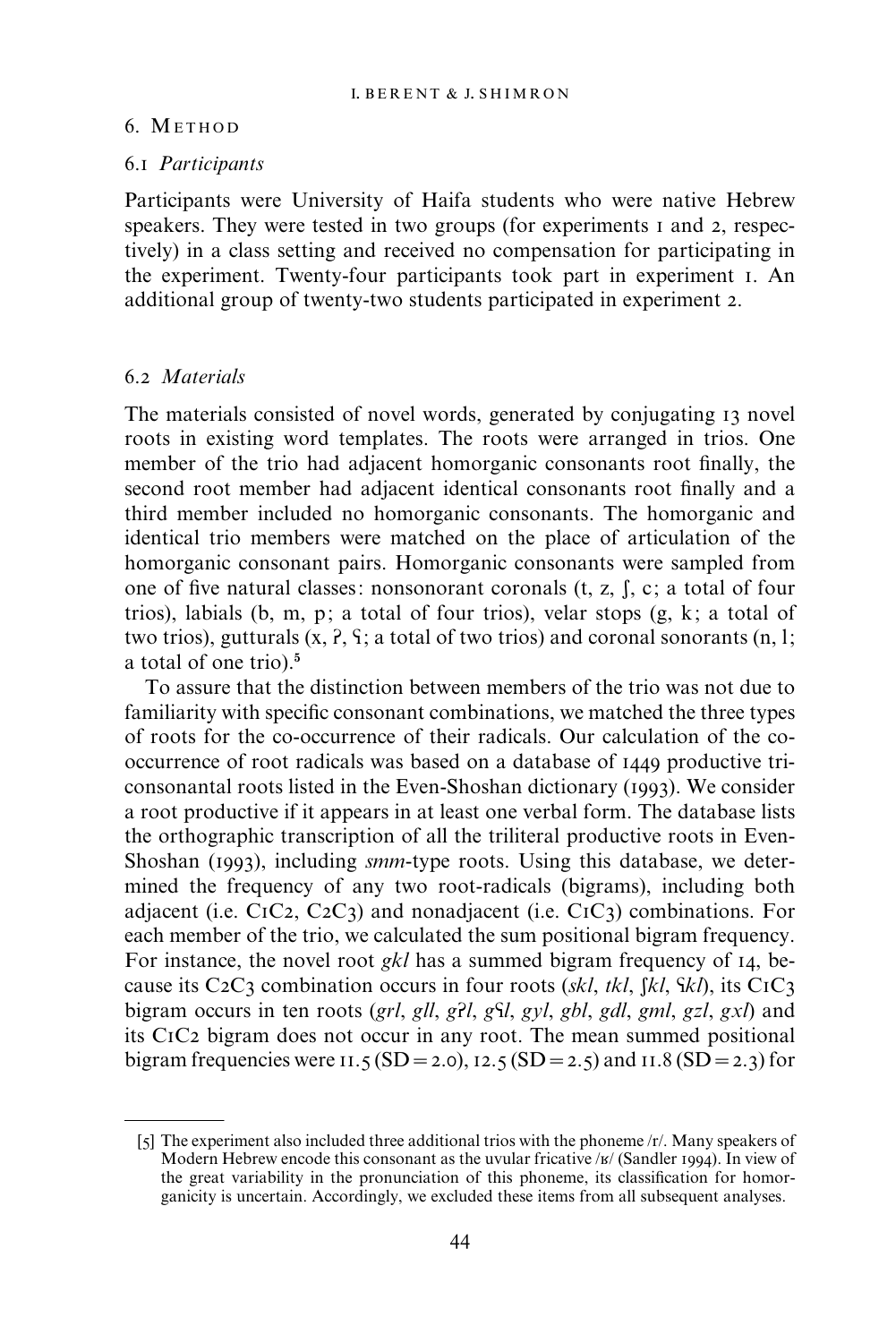the homorganic, identical and control roots, respectively. None of these mean-differences approached significance by planned comparisons.

The experimental materials were generated by conjugating each root trio in one of three classes of word patterns, as described above. Note that the conjugation of roots could potentially lead to OCP violations due to identity or homorganicity between the stem and suffixes. This problem is particularly prevalent in the verbal system, which includes the suffixes  $t_i$ ,  $t_a$ ,  $t_a$ ,  $t_b$ ,  $t_a$ ,  $t_e$ ,  $t_e$ ,  $t_e$ , To minimize such effects, we refrained from concatenating suffixes that share the same manner and place of articulation with the root final radical. Accordingly, roots ending with a coronal sonorant consonant were not paired with the suffix -nu. Likewise, roots ending with a coronal obstruent stop were never followed by suffixes beginning with a coronal obstruent stop. Furthermore, because roots with identical and homorganic C2C3 were matched for place of articulation and suffix, any residual effects of suffix-stem similarity must apply equally to both pair members. Accordingly, the differences between identical and homorganic roots must reflect their root structure. Each root trio was conjugated in each of these three word classes, resulting in a total of 39 word trios.

## 6.3 Procedure

Participants were presented with a printed list including 117 words, generated by conjugating the 13 root trios described above in three word classes. The words were typed and their vowels were encoded by the standard diacritic marks. Participants were instructed to read each word carefully, while attending to its pronunciation, and rate its acceptability as a possible Hebrew word. The two rating experiments differed, however, in the precise rating judgment that was required.

Participants in the relative rating procedure (experiment 1) were presented with the experimental materials typed in trios. The order of the word trios was random. Likewise, the order of the words within each word trio was randomly determined. They were next instructed to compare the words in the trio and assess the extent to which they sounded like a possible Hebrew word. Participants were asked to assign the rating 1 to the word that sounded the best, 2 to the word that sounded intermediate, and 3 to the word that sounded the worst. To express high acceptability ratings by larger numbers, we inverted the scale by subtracting each score from 4. Thus, in our report, 1 corresponds to the word that sounds worst and 3 indicates the word that sounds best.

In the absolute rating experiment, the same words were presented in a single randomized list, and participants were asked to provide a rating for each word in isolation (rather than compare it to its matched trio members). Responses were provided using a scale of  $I-5$  ( $I=$ worst,  $5=$ best).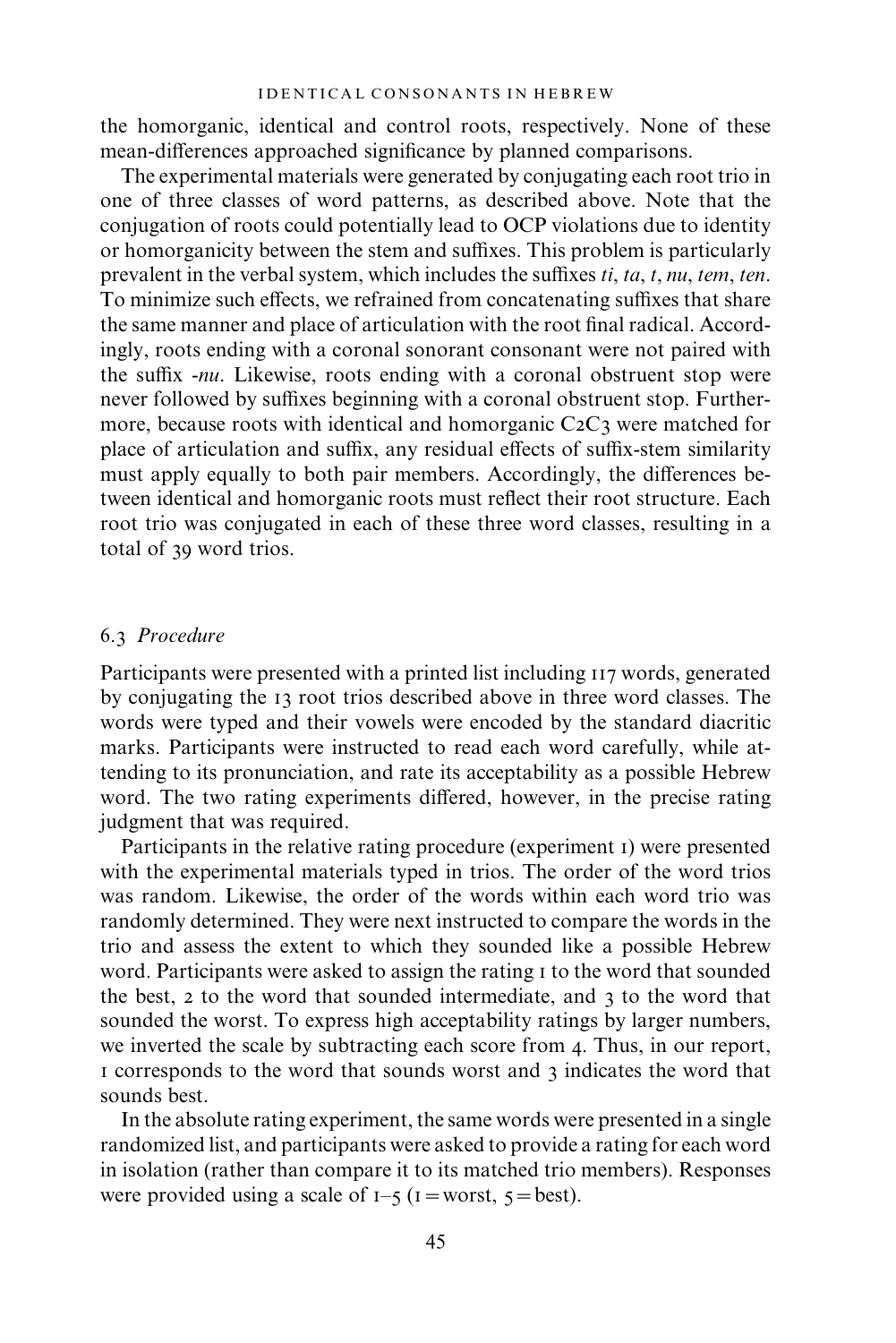#### 7. RESULTS

### 7.1 Relative rating

Acceptability ratings were submitted to 2-way ANOVAs by participants and items. All results referred to as significant have a p-value that is lower than 0.05. Both of these analyses yielded a significant effect of root type  $(F<sub>1</sub>(2, 46) = 54.79, MSE = 0.116$ ;  $F<sub>2</sub>(2, 24) = 7.03$ , MSE = 0.497). The main effect of word class  $(F_1(2, 46) = 4.60, \text{MSE} = 0.001; F_2(2, 24) < 1, \text{MSE} = 0.000,$ n.s.) and its interaction with root type  $(F_1(4, 92)=4.00, \text{MSE}=0.057$ ;  $F<sub>2</sub>(4, 48) = 1.32$ , MSE = 0.098) were significant in the analysis by participants but not by items ('n.s.' is used throughout to indicate nonsignificant effects). Figure 4 plots mean acceptability ratings as a function of root type and word class.

The predictions of the similarity and identity hypotheses were further tested using planned comparisons. Both accounts predict that homorganic roots should be less acceptable than nonhomorganic controls. This prediction was supported across word classes  $(F_1(1, 46) = 109.29; F_2(1, 24) = 14.05)$ , as well as within each of the three word classes separately (in the first word class:  $(F_1(1, 92)=49.54$ ;  $F_2(1, 48)=19.73$ ; in the second word class:  $(F_1(1, 92)=$ 100.45;  $F_2(I, 48) = 33.33$ ; in the third word class:  $(F_1(I, 92) = 62.56$ ;  $F_2(I, 48) = 19.5I$ ). The critical prediction that contrasts the two accounts, however, concerns roots with homorganic vs. identical consonants. Contrary to the prediction of the monotonic similarity hypothesis, roots with identical consonants were more acceptable than the less similar, homorganic roots. This trend reached significance in the analysis by participants across word classes (F<sub>1</sub>(1, 92)=22.69; F<sub>2</sub>(1, 48)=3.12, p=0.09). Likewise, identical consonants were significantly more acceptable compared to homorganic consonants in the first  $(F_1(1, 92)=26.96; F_2(1, 48)=9.35)$  and third word classes  $(F_1(1, 92) = 19.96$ ;  $F_2(1, 48) = 6.16$ ), as well as in the analysis by participants (but not by items) in the second word class  $(F_1(1, 92)=4.46; F_2(1, 48)=1.84$ ,  $p = 0.18$ , n.s.).

The greater acceptability of fully similar, identical root radicals compared to partially similar, homorganic radicals is incompatible with the view that root structure is governed by a single monotonic constraint on perceived similarity. Instead, this finding suggests that the constraint on total identity is distinct from the restriction on place of articulation. Our findings, however, suggest that root final identity is not entirely acceptable. Roots with identical consonants were rated as less acceptable than controls across word classes  $(F_1(1, 46) = 32.39; F_2(1, 24) = 3.93, p = 0.06)$ . This trend was significant in the second  $(F_1(1, 92) = 62.56$ ;  $F_2(1, 48) = 19.50$  and it was significant by participants in the third  $(F_1(1, 92) = 11.84; F_2(1, 48) = 3.74, p = 0.06)$  and first word classes  $(F_1(I, 92)=7.38; F_2(I, 48)=1.9I, p=0.18, n.s.).$  Note that the unacceptability of roots with identical consonants cannot be explained simply by their homorganicity, as these roots were rated significantly higher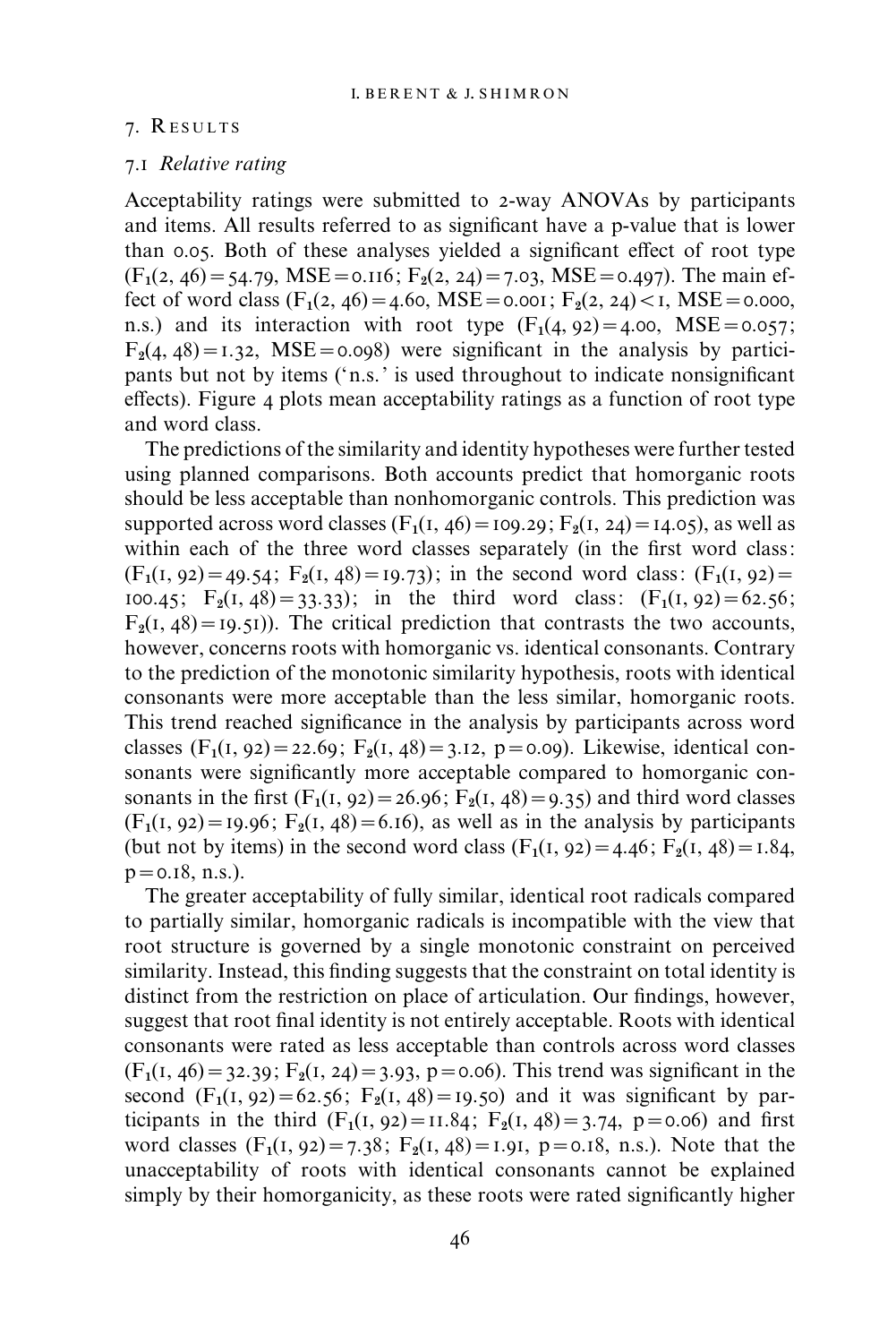

Figure 4 Mean acceptability ratings for roots with final homorganic consonants, final identical consonants and controls as a function of root type and word class (experiment 1)

than the homorganic roots. We return to discuss the reasons for the partial unacceptability of smm-type roots in section 8.

### 7.2 Results – absolute rating

Experiment 2 presents a more stringent test for the identity hypothesis by introducing a simple modification to the rating procedure. Participants in experiment 2 were presented with the same words as were used in experiment I. These words, however, were now arranged in a single randomized list, rather than in matched trios. Participants were simply asked to determine the acceptability of each word on its own (instead of comparing it to its matched trio members). The change in the rating procedure makes it possible to assess the generality of the restrictions on identical consonants. Indeed, one may be concerned that the explicit demand to compare words that differ solely in their root structure (in experiment 1) could give rise to deliberate, nonlinguistic discrimination strategies. In contrast, the absolute rating task does not call attention to root structure, as words may be distinguished by a variety of other factors, such as their word class, the place of articulation of root consonants, etc. The absolute rating task thus minimizes the role of deliberate, nonlinguistic discrimination strategies relative to the comparative rating task used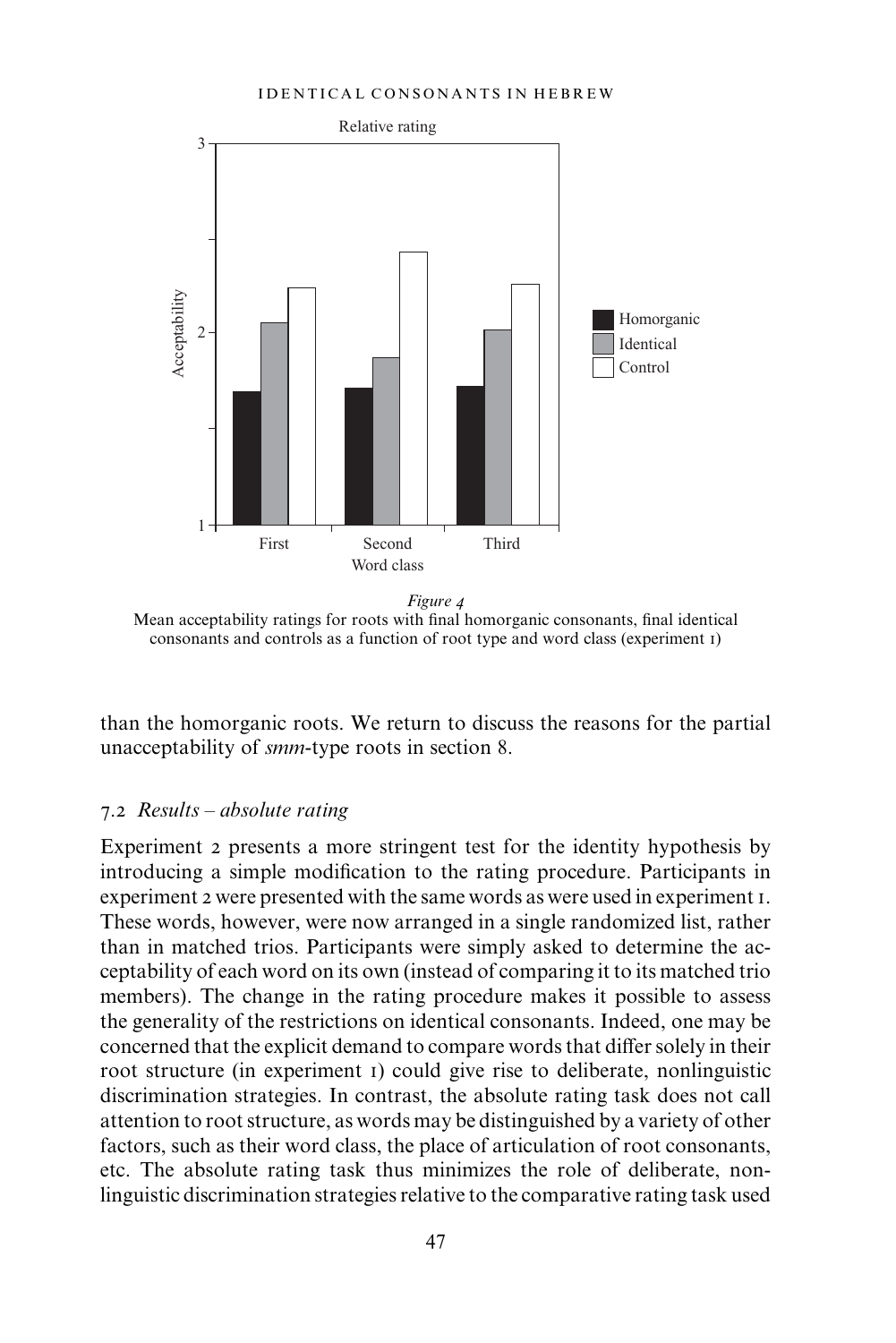#### I. BERENT & J. SHIMRON



Figure 5

Mean acceptability ratings for roots with final homorganic consonants, final identical consonants and controls as a function of root type and word class (experiment 2)

in experiment 1. If the restrictions on identical consonants form part of speakers' linguistic competence, and are routinely applied in the representation of novel words, then we expect to observe a distinction between identical and homorganic consonants even when attention to root structure is not highlighted.

The results of this experiment offer support for the identity hypothesis. Participants' ratings were analyzed by ANOVAs (3 root types  $\times$  3 word classes) using both participants and items as random variables. The ANOVAs yielded a significant main effect of root type  $(F_1(2, 42)=33.14, \text{MSE}=0.121;$  $F_2(2, 24) = 7.65$ , MSE = 0.319) and word class  $(F_1(2, 42) = 4.77$ , MSE = 0.55;  $F_2(2, 24) = 11.61$ , MSE = 0.132), and a marginally significant interaction of root type  $\times$  word class (F<sub>1</sub>(4, 84) = 2.42, MSE = 0.087; F<sub>2</sub>(4, 48) = 1.86, MSE = 0.068,  $p = 0.13$ , n.s.). Figure 5 plots mean acceptability ratings as a function of root type and word class.

Planned comparisons demonstrated that, across word classes, roots with homorganic consonants were rated as less acceptable than controls, a finding that emerged across word classes  $(F_1(I, 42) = 65.18; F_2(I, 24) = 15.06$  as well as within each of the word classes separately (in the first word class:  $(F_1(I, 84) = 36.53$ ;  $F_2(I, 48) = 27.90$ ; in the second word class:  $(F_1(I, 84) =$ 42.99;  $F_2(1, 48) = 33.18$ ; in the third word class:  $(F_1(1, 84) = 15.57, F_2(1, 48) =$ 12.09)). Replicating the findings of experiment 1, however, roots with identical consonants root finally were significantly more acceptable than roots with homorganic consonants  $(F_1(1, 42) = 24.49; F_2(1, 24) = 5.57)$ . This finding was significant for the first  $(F_1(1, 84) = 25.20; F_2(1, 48) = 19.63)$  and second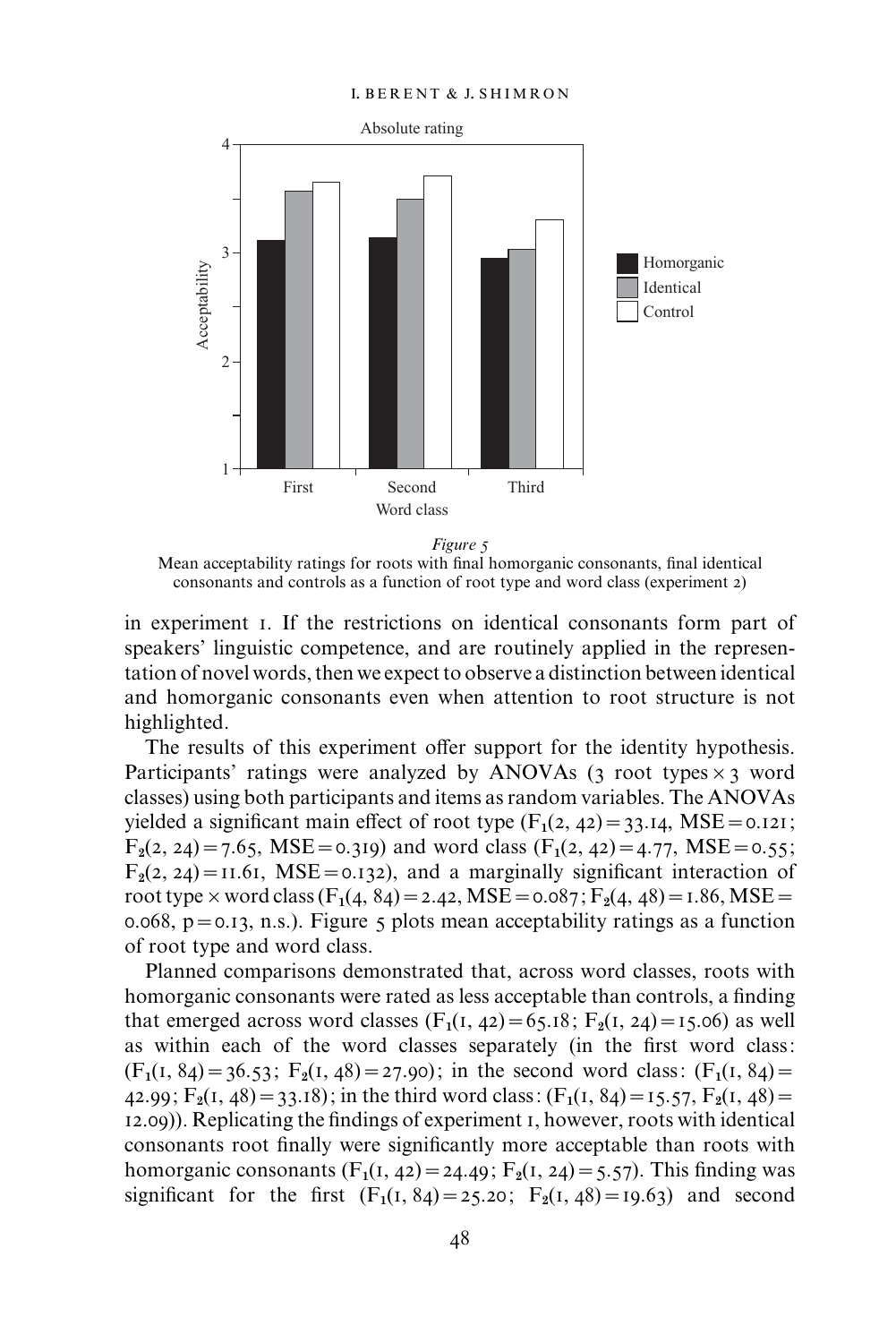$(F_1(I, 84) = 16.79$ ;  $F_2(I, 48) = 12.09$ ) word classes, but not for the third word class (F<sub>1</sub>(1, 84) = 1.05, p = 0.31, n.s.; F<sub>2</sub>(1, 48) < 1, p < 0.3, n.s.). Although roots with identical consonants were more acceptable than homorganic roots, they were not considered perfectly acceptable. Across word classes, roots with final identical consonants were rated less acceptable than controls, a finding that was significant by participants but not by items  $(F_1(I, 42)=9.76;$  $F_2(1, 24) = 2.31$ , p=0.14, n.s.). The relative unacceptability of smm-type roots was significant in the second  $(F_1(1, 84) = 6.04$ ;  $F_2(1, 48) = 5.21$  and third  $(F_1(1, 84)=8.52; F_2(1, 48)=6.54$ ) word classes, but did not reach significance in the first word class  $(F_1(1, 84) = 1.05, p = 0.31; F_2(1, 48) < 1, n.s.).$ 

# 7.3 Results – summary

The results of experiments 1 and 2 support the following conclusions.

- (a) Homorganicity at the root's end is undesirable. Speakers consider roots with homorganic consonants to be less acceptable than controls. This conclusion agrees with the previous results of Frisch  $\&$  Zawaydeh (2001) in Jordanian Arabic. Unlike these earlier studies, our experiments have systematically manipulated the position of C2C3 homorganic consonants within the word. Our Hebrew findings demonstrate the avoidance of homorganic root consonants across a variety of morphological templates, regardless of the position of the homorganic consonants in the word.
- (b) The acceptability of identical consonants is inexplicable by similarity. Contrary to the prediction of the monotonic similarity account, roots with C<sub>2</sub>C<sub>3</sub> identical consonants are more acceptable than roots with C<sub>2</sub>C<sub>3</sub> homorganic, nonidentical consonants. In fact, these experiments each yielded higher ratings for root final identical consonants compared to homorganic nonidentical consonants, a trend that was significant in both experiments for the first word class. The greater stability of the effect for the first word class may be due either to the transparency of its morphological structure or to its frequency in the language. These factors may facilitate the extraction of the root, thereby increasing the salience of its internal structure. Sensitivity to root structure, however, emerged in other word classes as well. These results suggest that speakers encode the identity of root consonants, and their representation distinguishes between identical and homorganic consonants.
- (c) Identity is not entirely desirable. Replicating previous results (Berent & Shimron 1997; Berent et al. 2001(a)), roots with identical consonants at their end were rated lower than controls. This last result is unexpected under the view that root final identity does not violate the OCP  $(McCarthy 1986)$ . Although, as we explain below, the source of the relative unacceptability of smm-type roots remains uncertain, it is, nevertheless,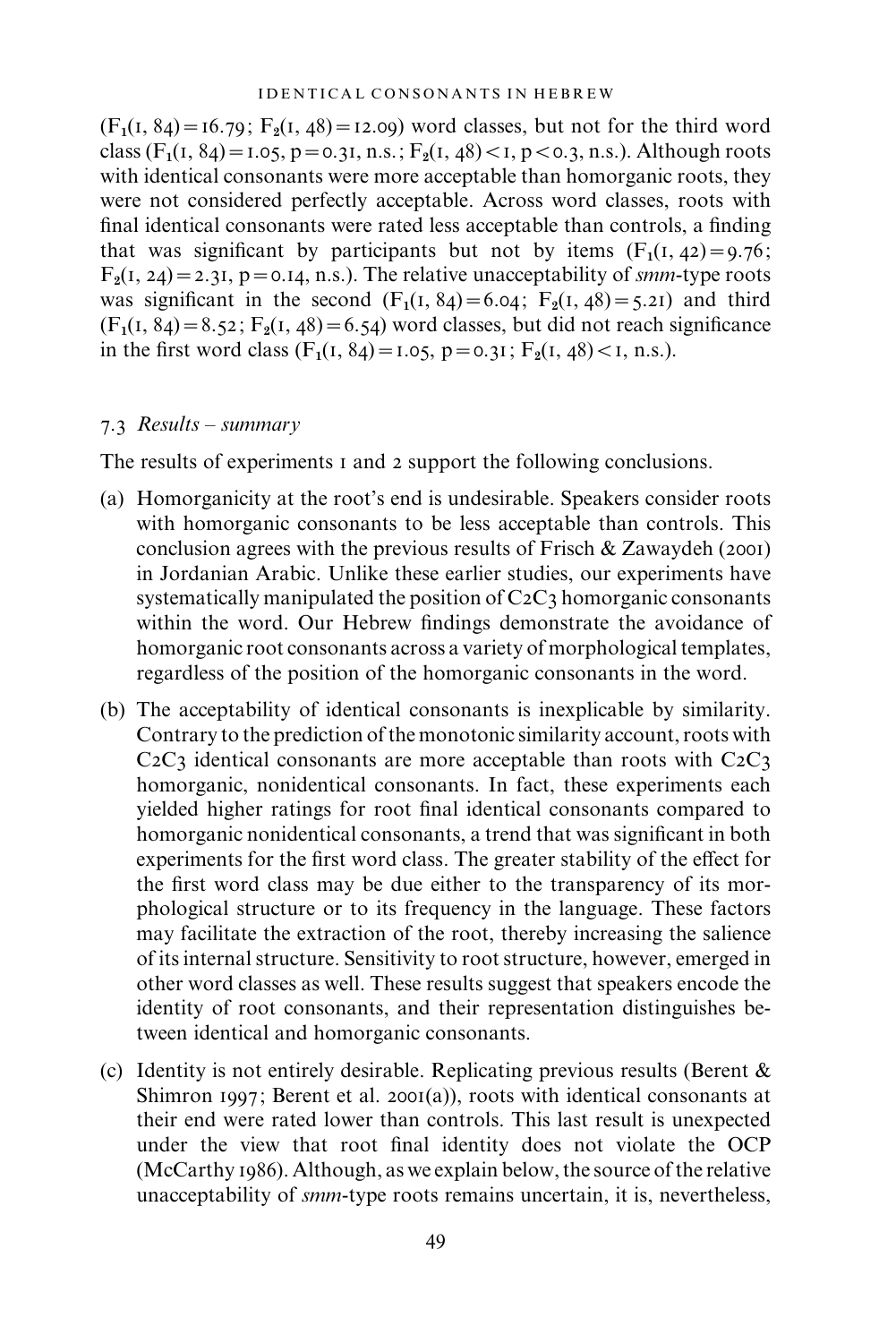patent that this finding is due to the identity of the  $C_2C_3$  radicals, rather than to their similarity.

## 8. DISCUSSION

Two experiments examined whether the acceptability of identical root consonants is an inverse, monotonic function of their perceived similarity. Although speakers are highly sensitive to similarity among root consonants, their ratings of identical consonants clash with the monotonic similarity explanation. We wish to make it perfectly clear that our experiments do not address the adequacy of the stochastic similarity model as an account for the restrictions on nonidentical root radicals. In fact, the similarity hypothesis may easily be modified to account for our findings by incorporating a separate set of constraints that specifically target identity. The merit of our conclusions, however, should not be judged by the repair they impose on alternative approaches but, instead, by their centrality to the domain of inquiry. The existence of grammatical constraints that specifically target full-segment identity is a question that is central to phonological theory. The phonological literature includes countless case studies implicating a distinction between full and partial identity in grammar. Our findings provide corroborative experimental evidence for such a distinction. These results suggest that speakers treat identity in a manner that is fundamentally different from partial similarity. To the extent that Semitic roots are subject to a stochastic constraint on perceived similarity, this constraint must be complemented by a separate set of grammatical principles or constraints concerning identity.

The role of identity in the grammar of Semitic has been the subject of some debate in the linguistic literature. McCarthy (1986) attributes the co-occurrence restrictions on identical root consonants to a constraint that specifically bans identity. Identity avoidance operates at the root domain and concerns adjacent radicals. The perceived adjacency of root radicals, in turn, is captured by segregating them from vowels and affixes. Each of these assumptions, however, has been met with some criticism. Pierrehumbert (1993) observed that identical root radicals are underrepresented at nonadjacent  $(C_1C_3)$  positions in Arabic roots, a finding that is inconsistent with the local definition of the OCP-total by McCarthy (see also Buckley 1997, for Tigrinya). Bat-El (1994) further rejected the OCP-total as an account for the distribution of adjacent identical consonants, suggesting that samam-type verbs are formed from monosyllabic nouns (e.g. sam) by means of reduplicative stem modification (see also Ussishkin 2000). More generally, Gafos (1998) criticized long-distance spreading on the grounds that it requires the segregation of consonants and vowels, in general, and, in the case of Semitic roots, the segregation of root consonants from vowels and affixes. Plane segregation incorrectly predicts unattested partial spreading of consonantal features across vowels (Gafos 1998). The proposals of Bat-El (1994), Gafos (1998) and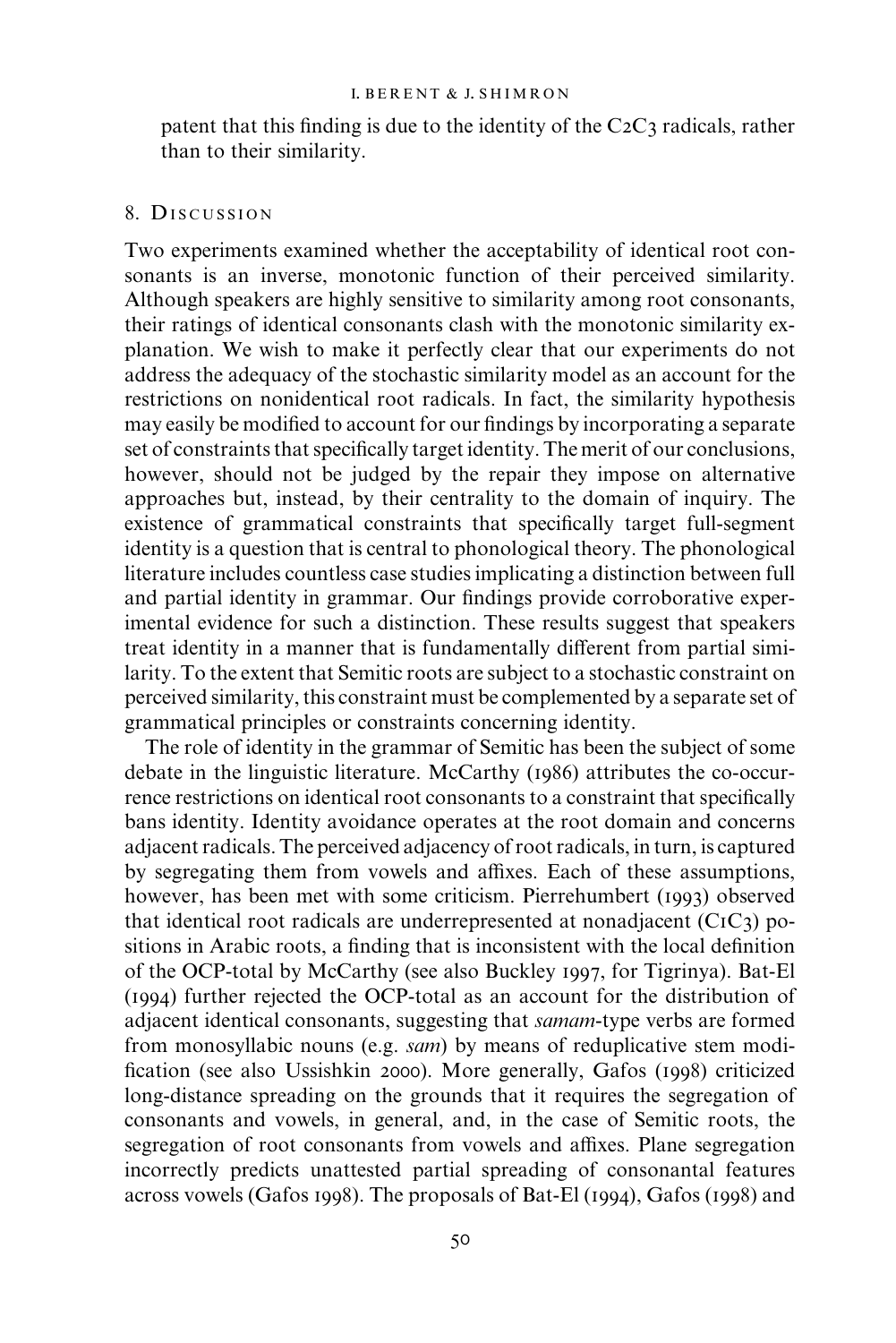Ussishkin (2000) each capture the asymmetry in the distribution of identical consonants in Semitic verbs without appealing to either the root or identity avoidance. Additional evidence against the consonantal root challenges its role as a morphological constituent. Such observations suggest that Hebrew word formation is sensitive to the interdigitation of consonants and vowels. For instance, Bat-El (1994) observes that Hebrew verbs formed from nouns maintain the noun's clusters (e.g. *praklit* $\rightarrow$ *priklet*). Likewise, the shape of roots in denominal Hebrew verbs is predictable from the vowel in the base (Ussishkin 1999, 2000).

These observations raise three questions with respect to the interpretation of our findings: (a) Do speakers of Semitic languages encode the identity of consonants relative to a morphological domain that coincides with the root? (b) How is this domain encoded? (c) Is identity banned by the grammar?

Our results clearly demonstrate that speakers can discriminate between novel words that differ solely in terms of the identity of root final consonants. Speakers are further sensitive to the presence of identical consonants regardless of their position in the word, and despite intermediate vowels and affixes (Berent & Shimron 1997; Berent et al. 2001(a)). For instance, ssm-type roots are unacceptable when the identical consonants are either word initial (e.g. *sisem*) or word medial (*histasem*), and when they are separated by various vowels (e.g. *i* or *a*) or an infix (e.g.  $-ta$ ); see Berent et al. 2002). The generalization of the restrictions on identical consonants to novel words is theoretically significant. Several existing accounts consider the asymmetry in the location of identical stem consonants in existing denominal verbs as an emerging property of anchoring the biconsonantal nominal base with the output (e.g. Bat-El 1994; Gafos 1998; Ussishkin 2000). These proposals successfully capture the distribution of identical root consonants without invoking grammatical constraints on identity. The asymmetry in the location of identical consonants for novel verbs, for which a biconsonantal base is not independently motivated, challenges this approach. It is, of course, perfectly possible that speakers infer a biconsonantal base for novel smm-type forms as well. The erasure of identity in novel bases calls for an explanation, however. Such an explanation may well require a grammatical constraint on full-segment identity. To capture the restriction on identical consonants across intermediate vowels and affixes, and irrespective of word position, the identity constraint must further operate within a morphological domain.

The nature of this morphological domain, however, is more difficult to ascertain. The perceived adjacency of identical C1C2 and C2C3 root radicals is handled naturally by the view of identity as constrained within the root domain, a phonological constituent that renders root consonants adjacent by segregating them from vowels. The segregation of the consonantal root in Semitic can further account for the prevalence of Arabic root-consonant metathesis errors in the output of a bilingual Arabic-French aphasic despite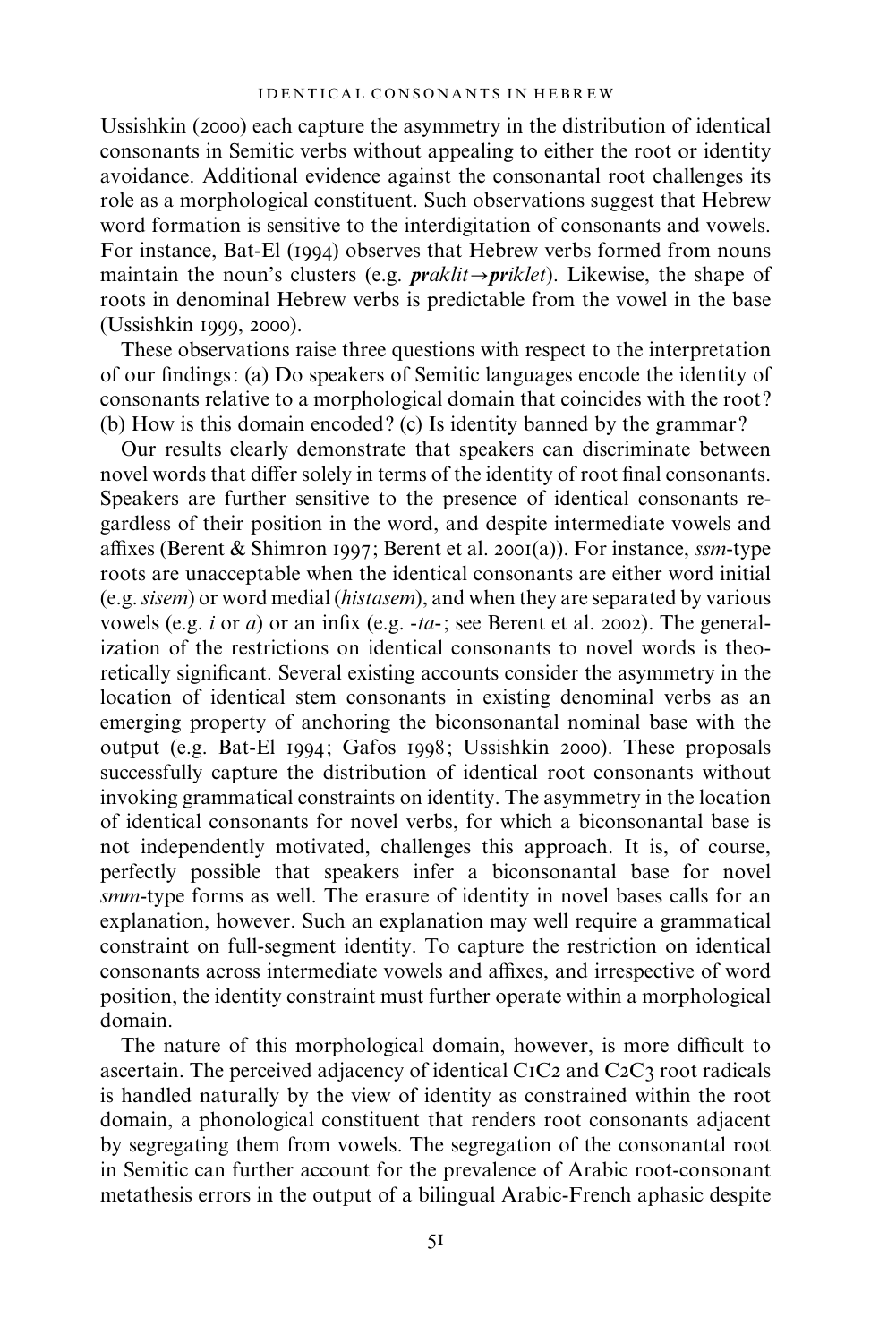their rarity in his French output (Prunet, Béland & Idrissi 2000). As noted above, however, this approach predicts unattested effects of long-distance spreading (Gafos 1998). Furthermore, the restriction on consonant-identity is not entirely blind to intervening vowels. Previous experiments consistently demonstrate that root initial identical consonants are less acceptable when they are locally adjacent (e.g. *massimim*; the initial  $ma$ - and final -im are affixes), compared to when they are separated by vowels (e.g. sisem; Berent & Shimron 1997; Berent et al. 2001(a)). This finding suggests that the representation available to speakers specifies the interdigitation of consonants and vowels, an observation consistent with the proposals of Bat-El (1994) and Gafos (1998). To address these concerns, the identity of stem consonants must be captured without segregating the consonantal root from vowels.

Several existing accounts encode the identity of consonants in this fashion. Although these proposals are designed to capture distinct roles of identity in the grammar (i.e. identity avoidance vs. identity enforcement), they involve several strategies for encoding the identity between disjoint segments. One approach restricts identity between both adjacent and disjoint stem consonants by means of a family of identity-avoidance constraints (Everett  $\&$ Berent 1998).<sup>6</sup> Although this approach captures the acceptability of identical root consonants in Hebrew (homorganicity is not specifically addressed), it does so by invoking numerous related constraints, each of which targets a distinct type of identity (the stem's C1C2 consonants, adjacent identical consonants and any identical stem consonants). An alternative approach assumes a single identity constraint that can be selectively applied to a pair of segments by virtue of their correspondence (Rose & Walker 2001). This approach enforces correspondence between (disjoint) similar consonants and favors full identity among these corresponding segments. Extending this general approach to Hebrew C2C3 consonants would correctly predict an advantage for full identity over similarity (provided that C1C2 identity is independently banned). A correspondence relation between identical stem consonants is also assumed by Bat-El (2002). This proposal accounts for speakers' ability to generalize the restrictions on long-distance identity to novel forms (i.e. without prior knowledge of the base). Bat-El (2002) suggests that the correspondence between identical stem consonants favors an interpretation such that one is a copy of the other, provided that the copied segment occupies the rightmost position in both the base and the stem. In summary, each of these three proposals offers a mechanism for restricting the co-occurrence of disjoint identical consonants without segregating them from vowels. Whether speakers encode the domain of identity-avoidance

<sup>[6]</sup> Although Everett & Berent's (1998) proposal invokes the root, there is nothing in their analysis that requires the representation of the root as a separate phonological constituent. Indeed, they specifically assume that identity formation is achieved by reduplication, rather than by long-distance spreading.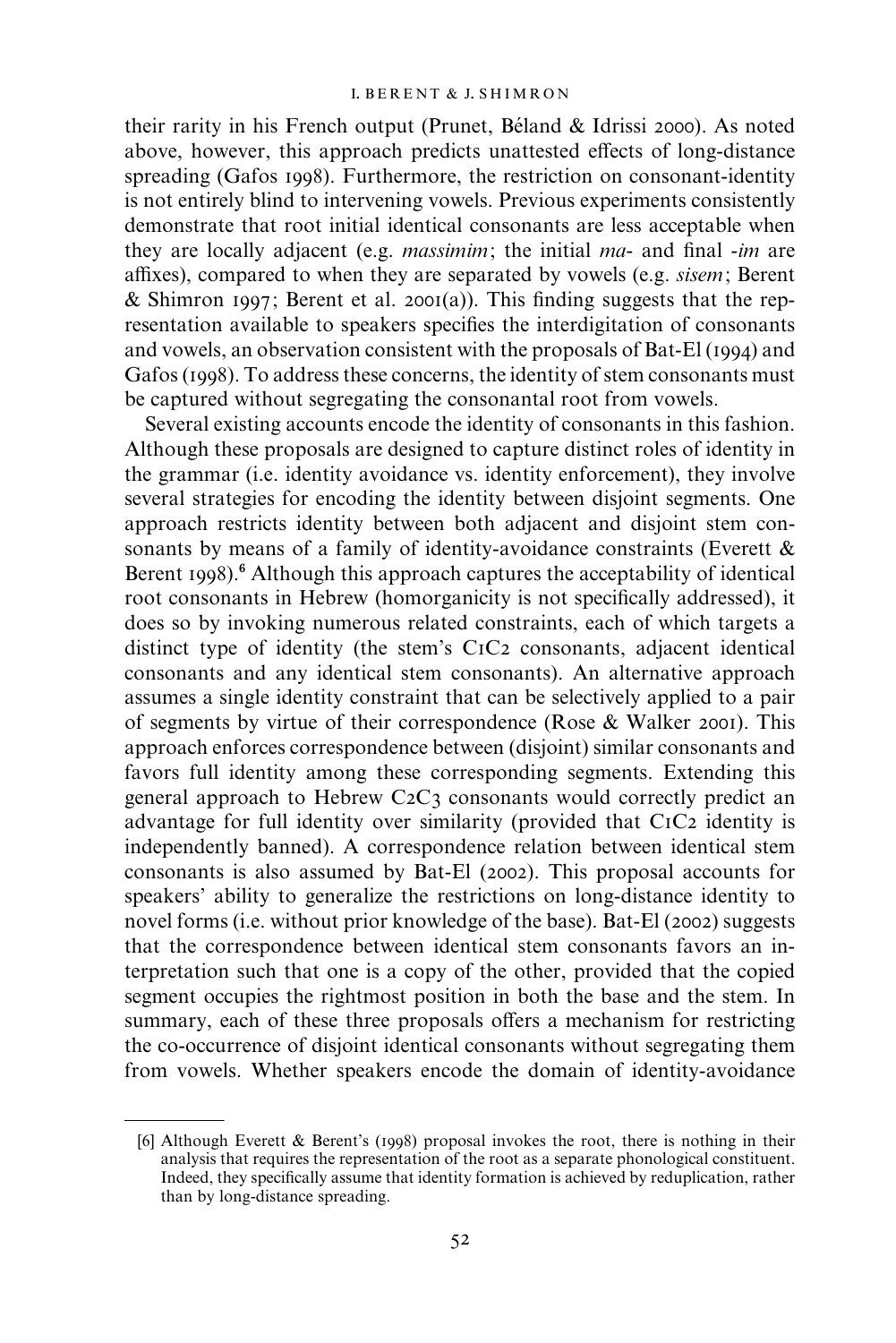as the stem or the root – a phonological constituent that is segregated from vowels – is a question that falls beyond the scope of this discussion. Likewise, our discussion cannot address the role of the root in the morphology of Semitic, a question that is largely orthogonal to its role as a phonological constituent. Regardless of whether the co-occurrence restrictions on identical consonants operate over a root or a stem, however, speakers are clearly sensitive to long-distance identity and discriminate it from nonidentity.

Although the grammar of Hebrew appears to encode long-distance identity, it is uncertain whether it bans it. The experimental results demonstrate that roots with final identity are rated as relatively unacceptable compared to nonhomorganic controls. These results replicate our previous rating experiments (Berent & Shimron 1997; Berent et al. 2001(a)) indicating that root final identity is not entirely desirable. These findings also converge with the observations of Rose (2000), who documented long-distance avoidance of root final identical consonants (specifically, gutturals) in Tigrinya. Unlike the aversion to identical gutturals observed by Rose (2000), the unacceptability of root final identical consonants in Hebrew cannot be explained by homorganicity: if the unacceptability of smm-type roots was due to homorganicity, then this rejection should have been at least comparable to (in fact, larger than) the rejection of homorganic controls. Contrary to this prediction, smm-type roots are more acceptable than homorganic controls. The relative unacceptability of smm-type roots must then be due to their total identity.

Why are smm-type roots relatively unacceptable? One explanation attributes this finding to a grammatical constraint that bans long-distance identity (Everett & Berent 1998; Rose 2000). Smm-type forms are nevertheless attested because identity avoidance is dominated by higher-ranked constraints. For instance, Everett & Berent (1998) attribute the emergence of simem to the preference to fully align its biconsonantal base with the three consonant slots in the word pattern (i.e. MAXIO, see Everett & Berent 1998). The location of identity, in turn, is explained by the lower ranking of identity violation at the left edge of the root (Everett & Berent 1998). Conversely, according to Bat-El (1994, 2003), the emergence of long-distance identity in verbs such as simem is due to a constraint on the minimal word requiring bisyllabicity, whereas its location is explained by the leftward alignment of the base and the reduplicated output (but see Bat-El 2002 for a different approach). Despite their optimality with respect to higher ranked constraints, the identical consonants in simem violate an identity constraint (Everett & Berent 1998; Rose 2000; Bat-El 2003). The relative unacceptability of smm-type roots in our experiments may reflect such a violation of a grammatical constraint. However, the empirical evidence for identity violation in these forms is currently limited. To the extent that this experimental finding is not corroborated by converging linguistic evidence, an alternative explanation may be considered. This account attributes the relative unacceptability of smm-type roots to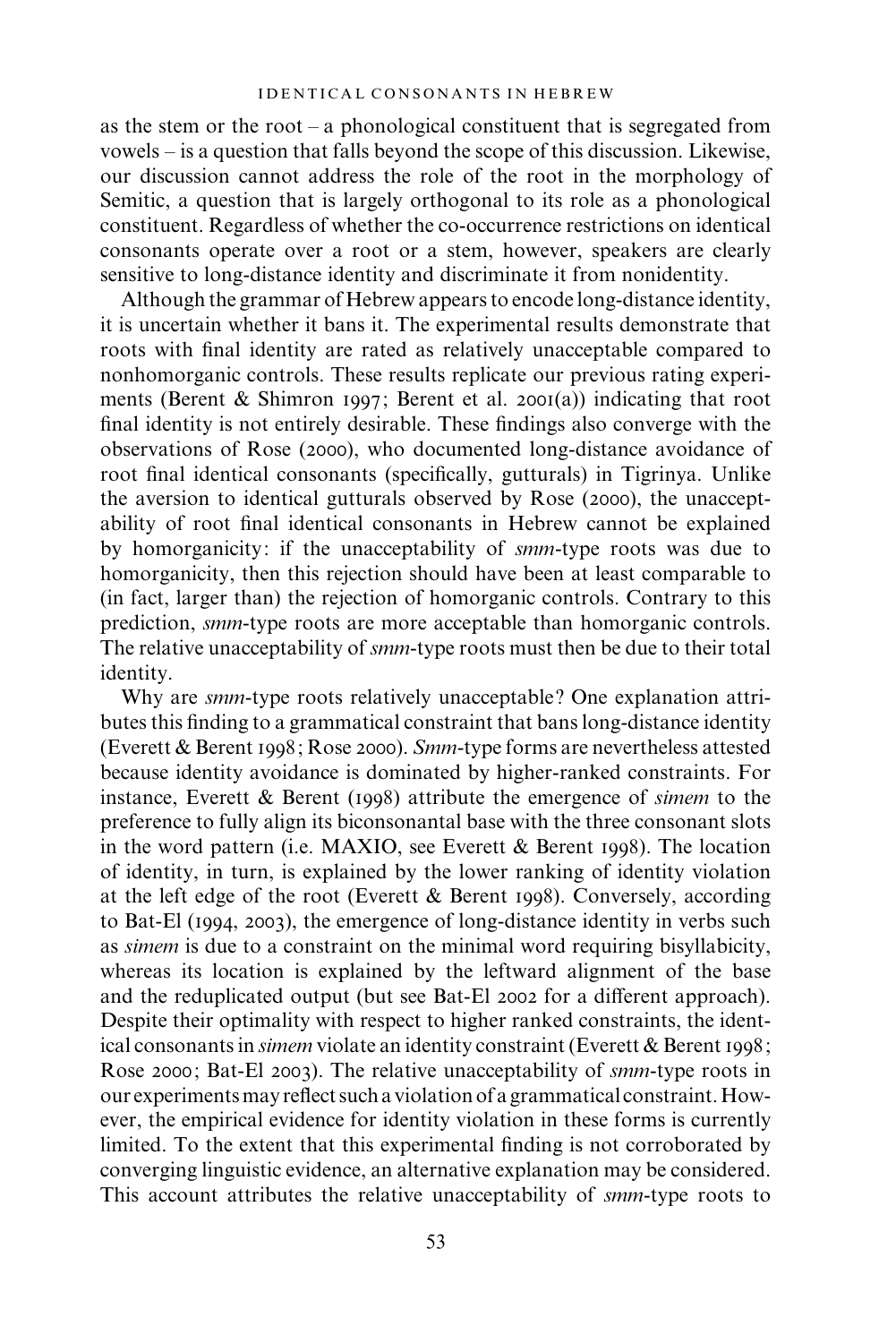the rarity of XYY root types (relative to the XYZ type) in the lexicon, rather than to an active grammatical constraint.<sup>7</sup>

The question of whether long-distance identity is banned by the grammar must await further linguistic analysis. Our present goal, however, was to examine whether identity of root final consonants is represented and distinguished from homorganicity. The experimental evidence on this question is rather clear: the co-occurrence restrictions on identical consonants are inexplicable as a monotonic function of their similarity. Long-distance consonant identity, a formal relationship among segments, is thus irreducible to partial similarity at the level of individual features.

#### REFERENCES

- Bat-El, O. (1994). Stem modification and cluster transfer in Modern Hebrew. Natural Language  $\&$ Linguistic Theory 12. 571–596.
- Bat-El, O. (2002). Hebrew reduplication: the interpretation of forms with identical consonants. Paper presented at a colloquium, Department of Linguistics, University of Southern California.
- Bat-El, O. (2003). Semitic verb structure within a universal perspective. In Shimron, J. (ed.), Language processing and language acquisition in a root-based morphology. Amsterdam: John Benjamins. 29-59.
- Bender, M. L. & Fulass, H. (1978). Amharic verb morphology, a generative approach. East Lansing, MI: African Studies Center, Michigan State University.
- Berent, I., Bibi, U. & Tzelgov, J. (2000). The autonomous computation of linguistic structure in reading: evidence from the Stroop task. A paper submitted to the 41st meeting of the Psychonomic Society.
- Berent, I. & Shimron, J. (1997). The representation of Hebrew words: evidence from the Obligatory Contour Principle. Cognition 64. 39–72.
- Berent, I., Everett, D. & Shimron, J. (2001(a)). Do phonological representations specify formal variables? Evidence from the Obligatory Contour Principle. Cognitive Psychology 42. 1–60.
- Berent, I., Shimron, J. & Vaknin, V. (2001(b)). Phonological constraints on reading: evidence from the Obligatory Contour Principle. Journal of Memory and Language 44. 644–665.
- Berent, I., Marcus, G., Shimron, J. & Gafos, A. (2002). The scope of linguistic generalizations: evidence from Hebrew word formation. Cognition 83. 113–139.
- Bolozky, S. (1978). Some aspects of Modern Hebrew phonology. In Berman, R. (ed.), Modern Hebrew structure. Tel Aviv: Universities Publishing Projects. 11–67.
- Buckley, E. (1997). Tigrinya root morphology and the OCP. University of Pennsylvania Working Papers in Linguistics 4.3. 19–51.

 $[7]$  The sensitivity of our participants to type frequency could further be prompted by the explicit demand to provide acceptability ratings. Indeed, when well-formedness is assessed implicitly, there is no evidence that smm-type roots are unacceptable. For instance, consider again the lexical decision task (Berent et al. 2001(b)). Participants in this task are asked to determine whether or not a string of letters corresponds to an existing word by pressing one of two computer keys. Of particular interest are responses to novel words: the greater the illformedness of a novel word, the easier it should be for participants to classify it as a nonword. Specifically, if novel words with smm-type roots were ill-formed, then it should have been easier to classify them as nonwords, compared to matched controls with no identical consonants. Contrary to this expectation, nonword classification is significantly MORE difficult for smm-type roots relative to no-identity controls. Berent et al. (2001(b)) suggested that this difficulty reflects the perception of identity as a product of a grammatical operation, an attribute that renders novel stimuli more word-like. Clearly, however, the implicit measure of lexical decision yields no evidence for the unacceptability of smm-type roots.